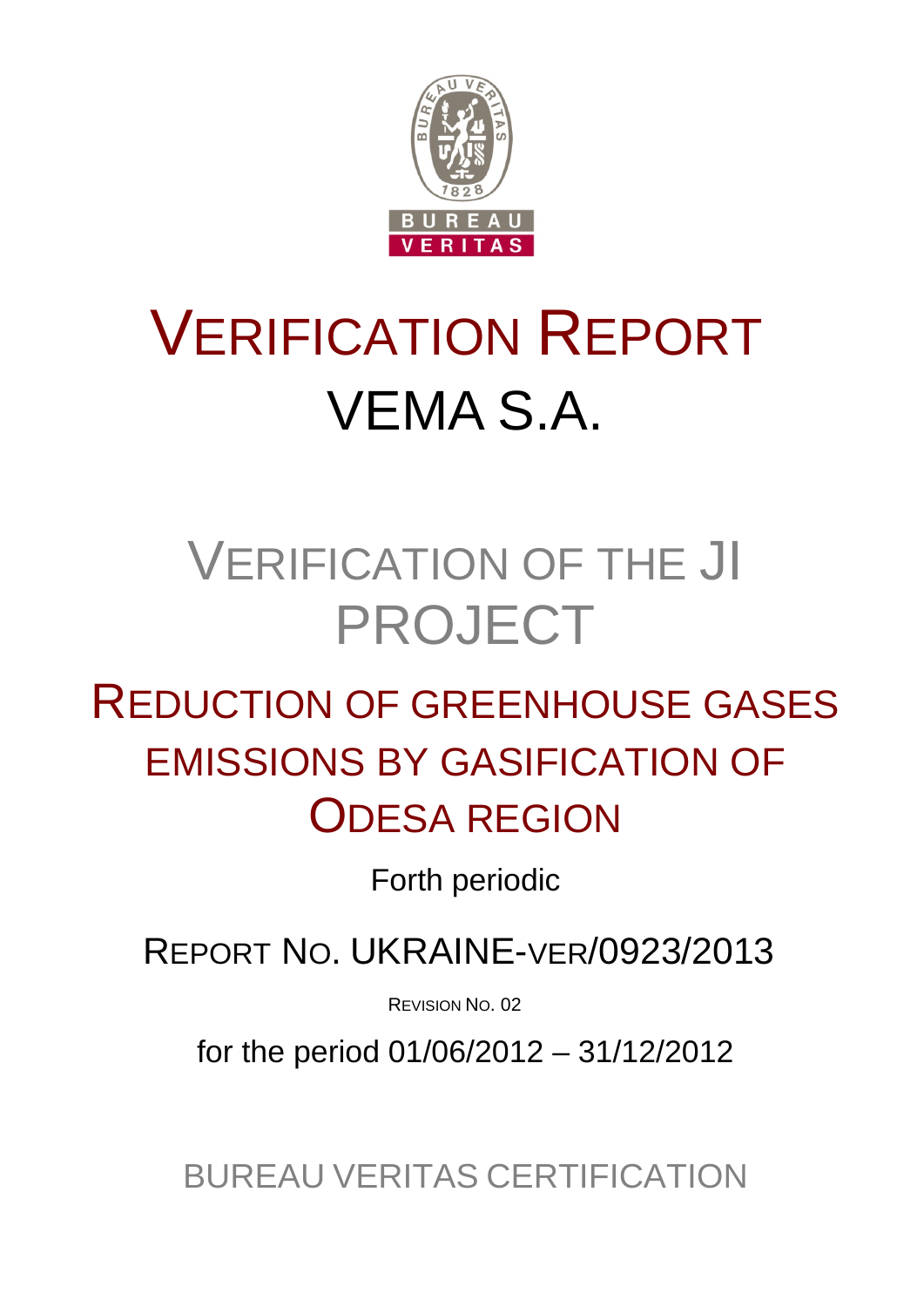#### **BUREAU VERITAS CERTIFICATION**

#### Report No: UKRAINE-ver/0923/2013



| Date of first issue:<br>23/04/2013                                                                                                                                                                                                                                                                                                                                                                                                                                                                                                                                                                                                                                                                        |                            | Organizational unit:<br><b>Holding SAS</b> |                      | <b>Bureau Veritas Certification</b>                                                                              |  |
|-----------------------------------------------------------------------------------------------------------------------------------------------------------------------------------------------------------------------------------------------------------------------------------------------------------------------------------------------------------------------------------------------------------------------------------------------------------------------------------------------------------------------------------------------------------------------------------------------------------------------------------------------------------------------------------------------------------|----------------------------|--------------------------------------------|----------------------|------------------------------------------------------------------------------------------------------------------|--|
| Client:<br>VEMA S.A.                                                                                                                                                                                                                                                                                                                                                                                                                                                                                                                                                                                                                                                                                      |                            | Client ref.:<br><b>Fabian Knodel</b>       |                      |                                                                                                                  |  |
| Summary:<br>Bureau Veritas Certification has made the forth periodic verification for the period from June 1, 2012 to<br>December 31, 2012 of the "Reduction of greenhouse gases emissions by gasification of Odesa region" project<br>of VEMA S.A., located in Odesa region, Ukraine, and applying JI specific approach, on the basis of UNFCCC<br>criteria for the JI, as well as criteria given to provide for consistent project operations, monitoring and reporting.<br>UNFCCC criteria (but for the crediting period) refer to Article 6 of the Kyoto Protocol, the JI rules and<br>modalities and the subsequent decisions by the JI Supervisory Committee, as well as the host country criteria. |                            |                                            |                      |                                                                                                                  |  |
| The verification scope is defined as a periodic independent review and ex post determination by the Accredited<br>Entity of the monitored reductions in GHG emissions during defined verification period, and consisted of the<br>following three phases: i) desk review of the monitoring report against project design and the baseline and<br>monitoring plan; ii) follow-up interviews with project stakeholders; iii) resolution of outstanding issues and the<br>issuance of the final verification report and opinion. The overall verification, from Contract Review to<br>Verification Report & Opinion, was conducted using Bureau Veritas Certification internal procedures.                   |                            |                                            |                      |                                                                                                                  |  |
| The first output of the verification process is a list of Clarification, Corrective Actions Requests, Forward<br>Actions Requests (CR, CAR and FAR), presented in Appendix A.                                                                                                                                                                                                                                                                                                                                                                                                                                                                                                                             |                            |                                            |                      |                                                                                                                  |  |
| In summary, Bureau Veritas Certification confirms that the project is implemented as planned and described in<br>approved project design documents. Installed equipment that is essential for generating emission reduction<br>runs reliably and is calibrated appropriately. The monitoring system is in place and the project is generating<br>GHG emission reductions. The GHG emission reduction is calculated without material errors and the ERUs<br>issued totalize 505 830 tonnes of CO2 equivalent for the monitoring period from 01/06/2012 to 31/12/2012.                                                                                                                                      |                            |                                            |                      |                                                                                                                  |  |
| Our opinion relates to the project's GHG emissions and resulting GHG emission reductions reported and<br>related to the approved project baseline and monitoring plan, and its associated documents.                                                                                                                                                                                                                                                                                                                                                                                                                                                                                                      |                            |                                            |                      |                                                                                                                  |  |
| Report No.:                                                                                                                                                                                                                                                                                                                                                                                                                                                                                                                                                                                                                                                                                               | Subject Group:             |                                            |                      |                                                                                                                  |  |
| UKRAINE-ver/0923/2013                                                                                                                                                                                                                                                                                                                                                                                                                                                                                                                                                                                                                                                                                     | JI                         |                                            |                      |                                                                                                                  |  |
| Project title:<br>Reduction of greenhouse gases emissions<br>by gasification of Odesa region                                                                                                                                                                                                                                                                                                                                                                                                                                                                                                                                                                                                              |                            |                                            |                      |                                                                                                                  |  |
| Work carried out by:<br>Vyacheslav Yeriomin - Team Leader, Lead<br>Verifier<br>Sergii Verteletskiy - Team Member, Verifier                                                                                                                                                                                                                                                                                                                                                                                                                                                                                                                                                                                |                            |                                            |                      |                                                                                                                  |  |
| Work reviewed by:<br>Ivan Sokolov - Internal Technical Reviewer<br>Borys Kostyukovskyy - Technical specialist<br>Work approved by:<br>Ivan Sokolov - Operational Manager<br>Date of this revision:<br>Rev. No.:                                                                                                                                                                                                                                                                                                                                                                                                                                                                                           | Bureau<br>Number of pages; |                                            | Certification<br>SAS | No distribution without permission from the<br>Client or responsible organizational unit<br>Limited distribution |  |
| 17/05/2013<br>02                                                                                                                                                                                                                                                                                                                                                                                                                                                                                                                                                                                                                                                                                          | 27                         |                                            |                      | Unrestricted distribution                                                                                        |  |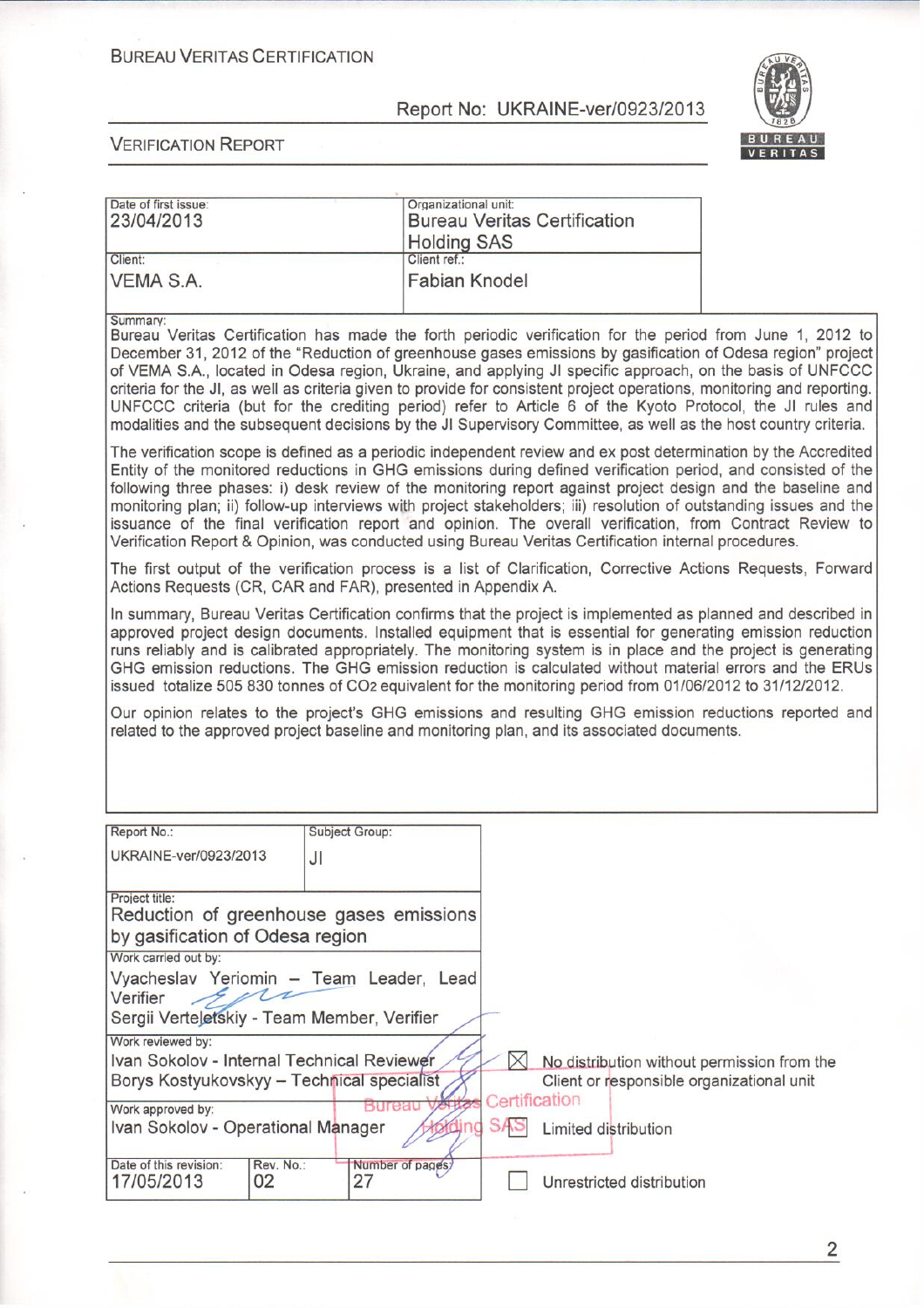

VERIFICATION REPORT

## *Table of Contents Page*

| 1<br>1.1<br>1.2 | Objective<br>Scope                                                           | 4<br>$\overline{4}$      |
|-----------------|------------------------------------------------------------------------------|--------------------------|
| 1.3             | Verification team                                                            | $\overline{\mathcal{L}}$ |
| $\overline{2}$  |                                                                              |                          |
| 2.1             | Review of documents                                                          | 5                        |
| 2.2             | Follow-up Interviews                                                         | 6                        |
| 2.3             | Resolution of Clarification, Corrective and Forward Action<br>Requests       | 6                        |
| 3               |                                                                              |                          |
| 3.1             | Remaining issues and FARs from previous verifications                        | $\overline{7}$           |
| 3.2             | Project approval by Parties involved (90-91)                                 | $\overline{7}$           |
| 3.3             | Project implementation (92-93)                                               | 8                        |
| 3.4             | Compliance of the monitoring plan with the monitoring<br>methodology (94-98) | 9                        |
| 3.5             | Revision of monitoring plan (99-100)                                         | 10                       |
| 3.6             | Data management (101)                                                        | 10                       |
| 3.7             | Verification regarding programmes of activities (102-110)                    | 12                       |
| $\overline{4}$  |                                                                              |                          |
| 5               |                                                                              |                          |
|                 | APPENDIX A: COMPANY PROJECT VERIFICATION PROTOCOL  18                        |                          |

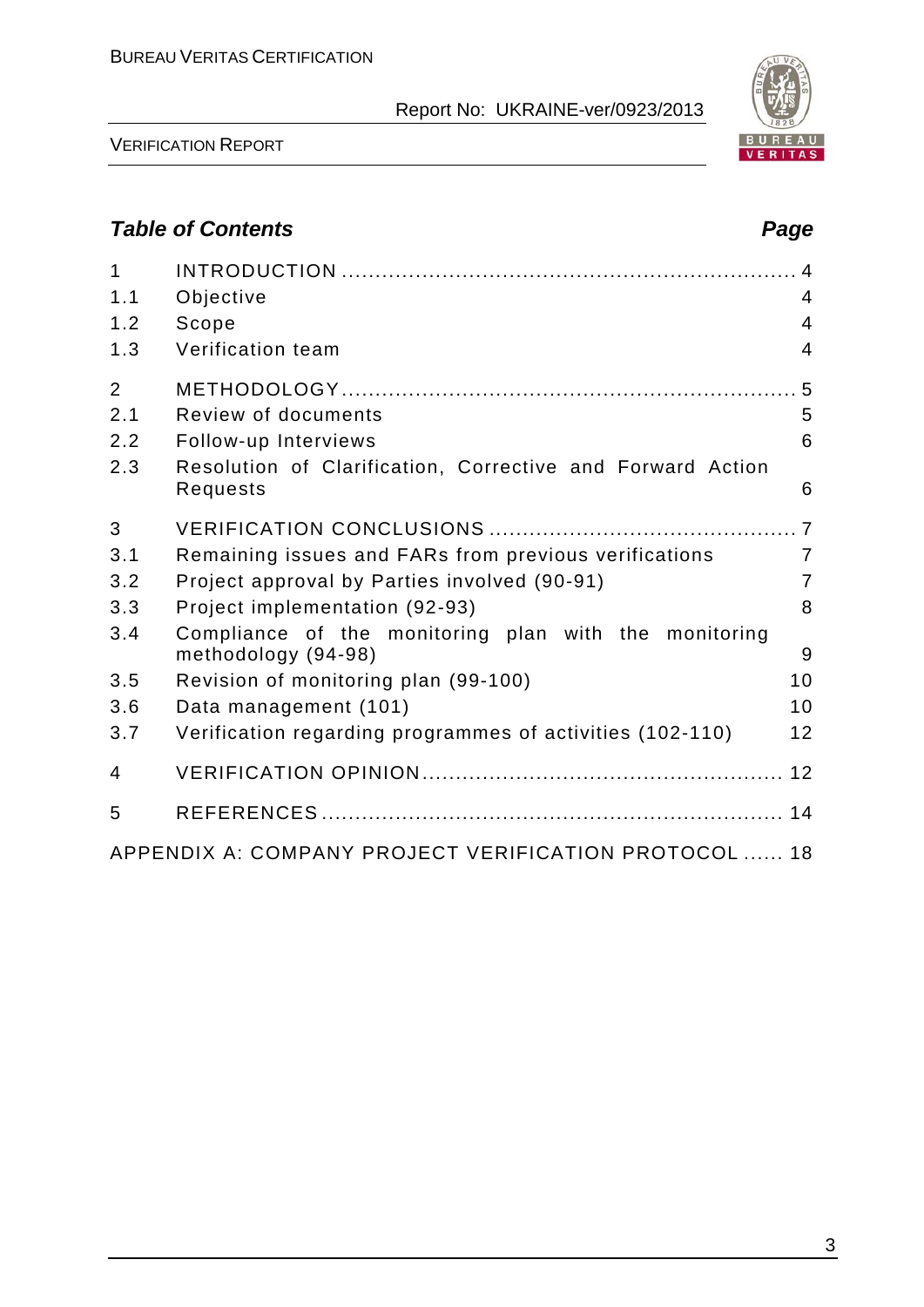

VERIFICATION REPORT

## **1 INTRODUCTION**

VEMA S.A. has commissioned Bureau Veritas Certification to verify the emissions reductions of its JI project "Reduction of greenhouse gases emissions by gasification of Odesa region" (hereafter called "the project") located in Odesa region, Ukraine.

This report summarizes the findings of the verification of the project, performed on the basis of UNFCCC criteria, as well as criteria given to provide for consistent project operations, monitoring and reporting.

The verification covers the period from June 1, 2012 to December 31, 2012.

#### **1.1 Objective**

Verification is the periodic independent review and ex post determination by the Accredited Independent Entity of the monitored reductions in GHG emissions during defined verification period.

The objective of verification can be divided in Initial Verification and Periodic Verification.

UNFCCC criteria refer to Article 6 of the Kyoto Protocol, the JI rules and modalities and the subsequent decisions by the JI Supervisory Committee, as well as the host country criteria.

**1.2 Scope**

.

The verification scope is defined as an independent and objective review of the project design document, the project's baseline study, and monitoring plan, and monitoring report and other relevant documents. The information in these documents is reviewed against Kyoto Protocol requirements, UNFCCC rules and associated interpretations.

The verification is not meant to provide any consulting towards the Client. However, stated requests for clarifications, corrective and/or forward actions may provide input for improvement of the project monitoring towards reductions in the GHG emissions.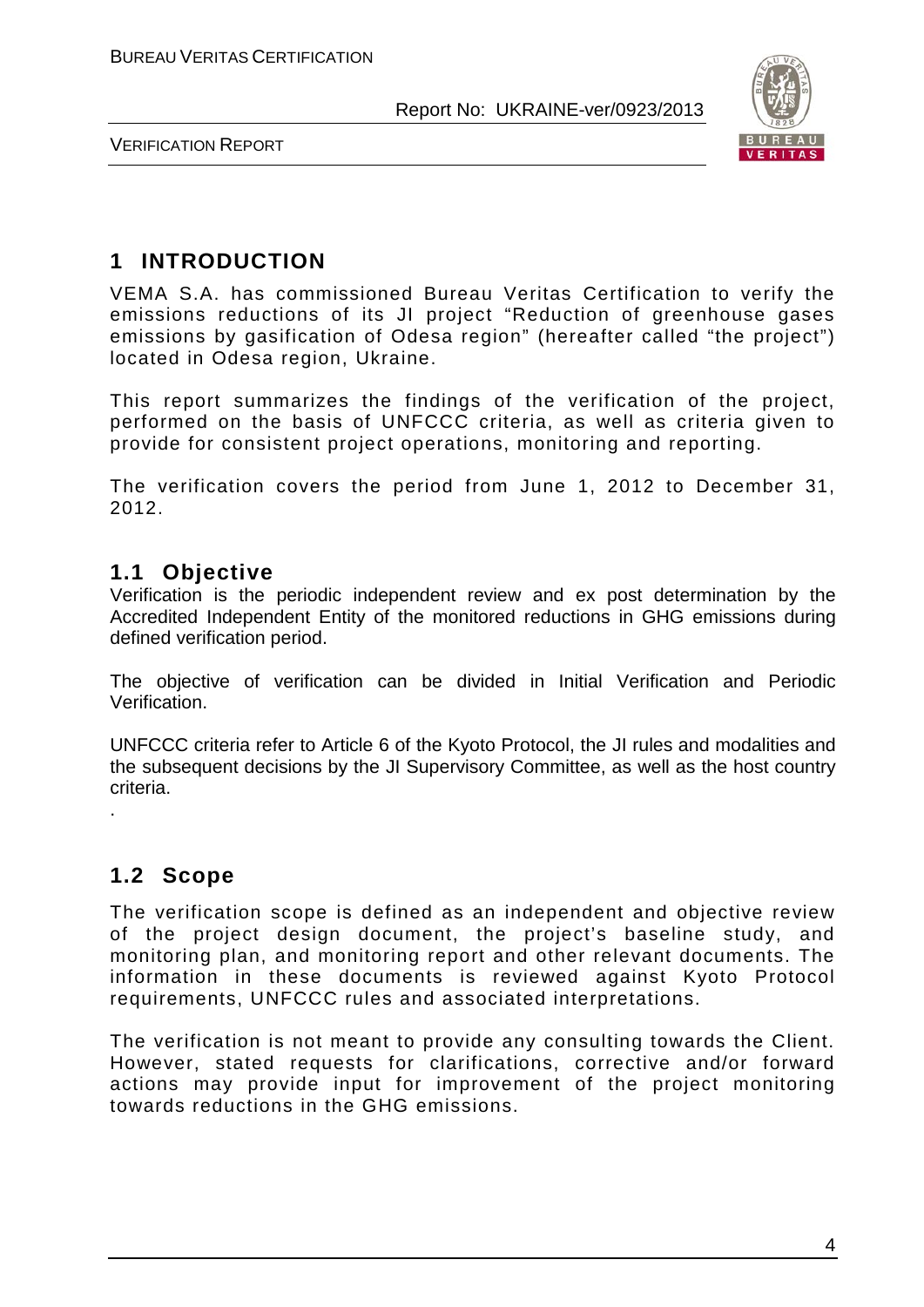

VERIFICATION REPORT

## **1.3 Verification Team**

The verification team consists of the following personnel:

Vyacheslav Yeriomin Bureau Veritas Certification, Team Leader

Sergii Verteletskiy Bureau Veritas Certification, Team Member, Verifier

This verification report was reviewed by:

Ivan Sokolov

Bureau Veritas Certification, Internal Technical Reviewer

Borys Kostyukovskyy Bureau Veritas Certification, Technical Specialist

## **2 METHODOLOGY**

The overall verification, from Contract Review to Verification Report & Opinion, was conducted using Bureau Veritas Certification internal procedures.

In order to ensure transparency, a verification protocol was customized for the project, according to the version 01 of the Joint Implementation Determination and Verification Manual, issued by the Joint Implementation Supervisory Committee at its 19 meeting on 04/12/2009. The protocol shows, in a transparent manner, criteria (requirements), means of verification and the results from verifying the identified criteria. The verification protocol serves the following purposes:

- It organizes, details and clarifies the requirements a JI project is expected to meet;
- It ensures a transparent verification process where the verifier will document how a particular requirement has been verified and the result of the verification.

The completed verification protocol is enclosed in Appendix A to this report.

#### **2.1 Review of Documents**

The Monitoring Report (MR) submitted by VEMA S.A. and additional background documents related to the project design and baseline, i.e. country Law, Project Design Document (PDD), Approved CDM methodology, Determination Report of the project issued by Bureau Veritas Certification Holding SAS No. UKRAINE-det/0314/2011 as of 10/08/2011, Guidance on criteria for baseline setting and monitoring, Host party criteria, the Kyoto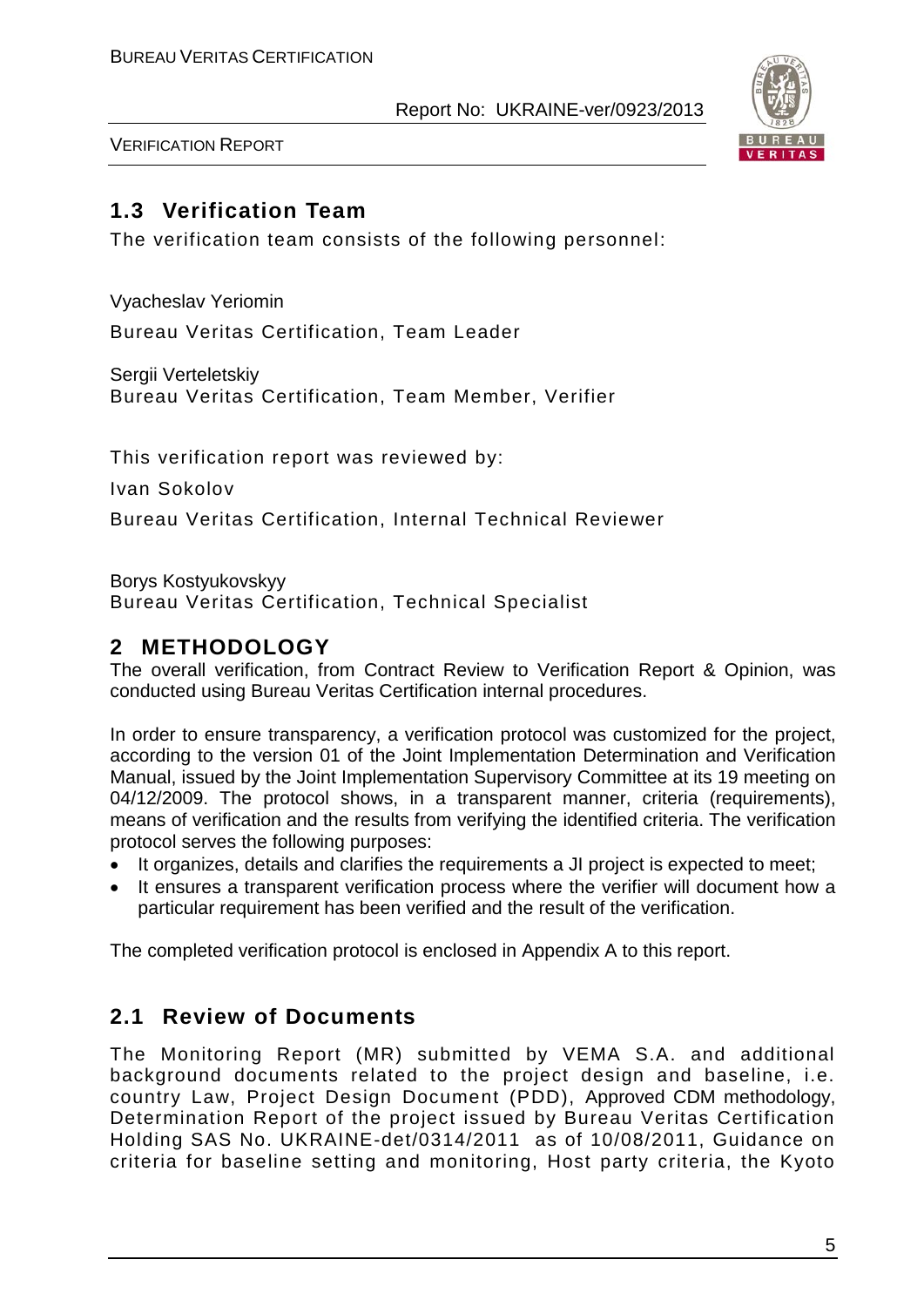

VERIFICATION REPORT

Protocol, Clarifications on Verification Requirements to be Checked by an Accredited Independent Entity were reviewed.

The verification findings presented in this report relate to the Monitoring Report version 01 of 02/04/2013 and version 02 of 29/04/2013 project as described in the determined PDD.

## **2.2 Follow-up Interviews**

On 14/05/2013 Bureau Veritas Certification verification team conducted a visit to the project site, PJSC "Odesagas", and performed (on-site) interviews with project stakeholders to confirm selected information and to resolve issues identified in the document review. Representatives of VEMA S.A. and PJSC "Odesagas" were interviewed (see References). The main topics of the interviews are summarized in Table 1.

| <b>Interviewed</b><br>organization | <b>Interview topics</b>                                                                                                                                                                                                                                  |
|------------------------------------|----------------------------------------------------------------------------------------------------------------------------------------------------------------------------------------------------------------------------------------------------------|
| PJSC "Odesagas"                    | Organizational structure<br>Responsibilities and authorities<br>⋗<br>Personnel training<br>➤<br>Quality control procedures and technology<br>➤<br>Equipment use (records)<br>Metering equipment control<br>Metering record keeping system, database<br>➤ |
| Consultant:<br>VEMA S.A.           | Baseline methodology<br>Monitoring plan<br>Monitoring report<br>Deviations from the PDD                                                                                                                                                                  |

#### **Table 1 Interview topics**

#### **2.3 Resolution of Clarification, Corrective and Forward Action Requests**

The objective of this phase of the verification is to raise the requests for corrective actions and clarification and any other outstanding issues that needed to be clarified for Bureau Veritas Certification positive conclusion on the GHG emission reduction calculation.

If the Verification Team, in assessing the monitoring report and supporting documents, identifies issues that need to be corrected, clarified or improved with regard to the monitoring requirements, it should raise these issues and inform the project participants of these issues in the form of:

(a) Corrective action request (CAR), requesting the project participants to correct a mistake that is not in accordance with the monitoring plan;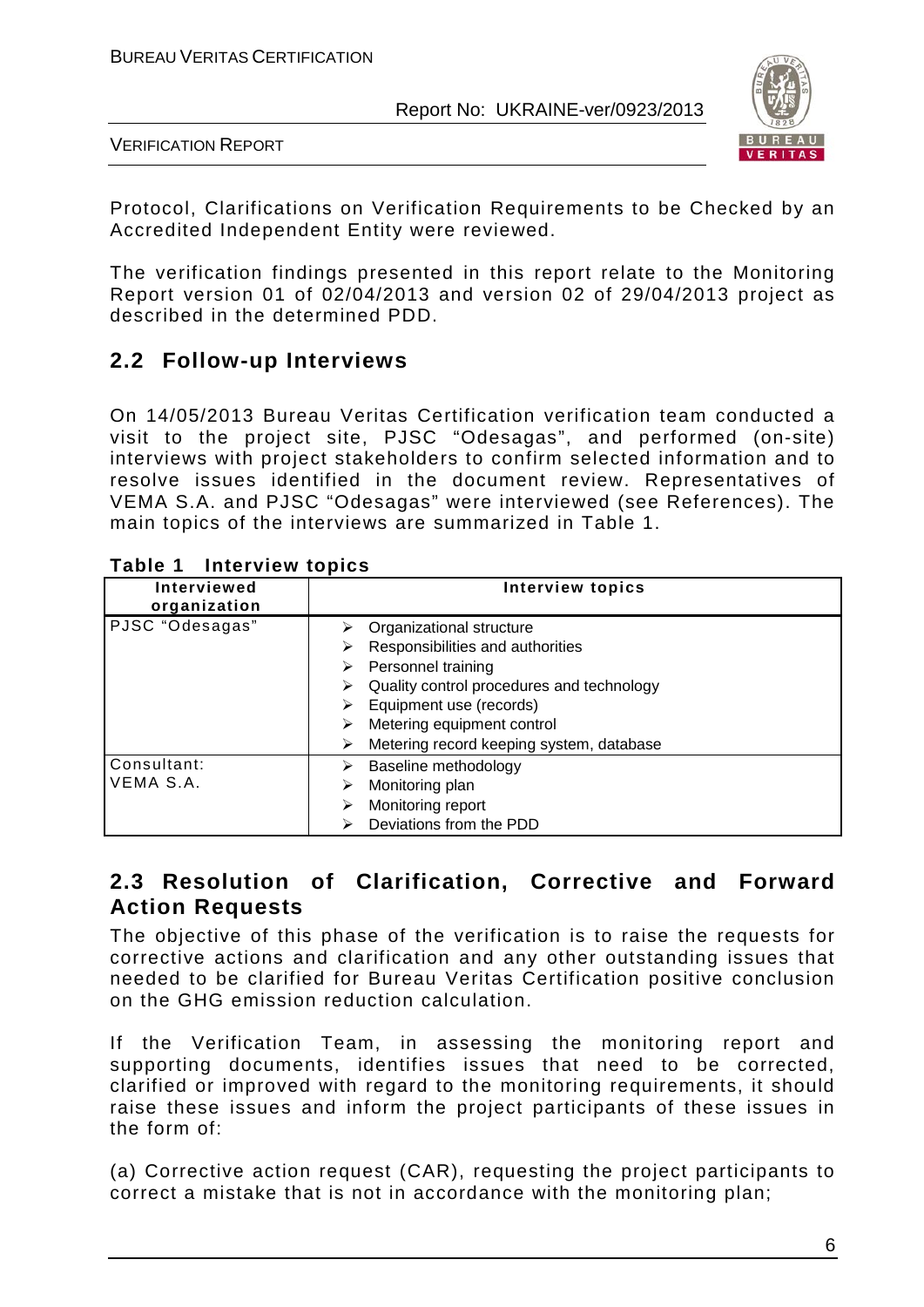

VERIFICATION REPORT

(b) Clarification request (CL), requesting the project participants to provide additional information for the Verification Team to assess compliance with the monitoring plan

(c) Forward action request (FAR), informing the project participants of an issue, relating to the monitoring that needs to be reviewed during the next verification period.

The Verification Team will make an objective assessment as to whether the actions taken by the project participants, if any, satisfactorily resolve the issues raised, if any, and should conclude its findings of the verification.

To guarantee the transparency of the verification process, the concerns raised are documented in more detail in the verification protocol in Appendix A.

## **3 VERIFICATION CONCLUSIONS**

In the following sections, the conclusions of the verification are stated.

The findings from the desk review of the original monitoring documents and the findings from interviews during the follow up visit are described in the Verification Protocol in Appendix A.

The Clarification, Corrective and Forward Action Requests are stated , where applicable, in the following sections and are further documented in the Verification Protocol in Appendix A. The verification of the Project resulted in 2 Corrective Action Requests and 3 Clarification Requests.

The number between brackets at the end of each section corresponds to the DVM paragraph.

#### **3.1 Remaining issues and FARs from previous verifications**

There are no any remaining CLs and FARs from previous verifications.

## **3.2 Project approval by Parties involved (90-91)**

The project was approved by the host Party, Ukraine, which is confirmed by the Letter of Approval No. 2401/23/7 dated 05/09/2011 issued by State Environmental Investment Agency of Ukraine. The written project approval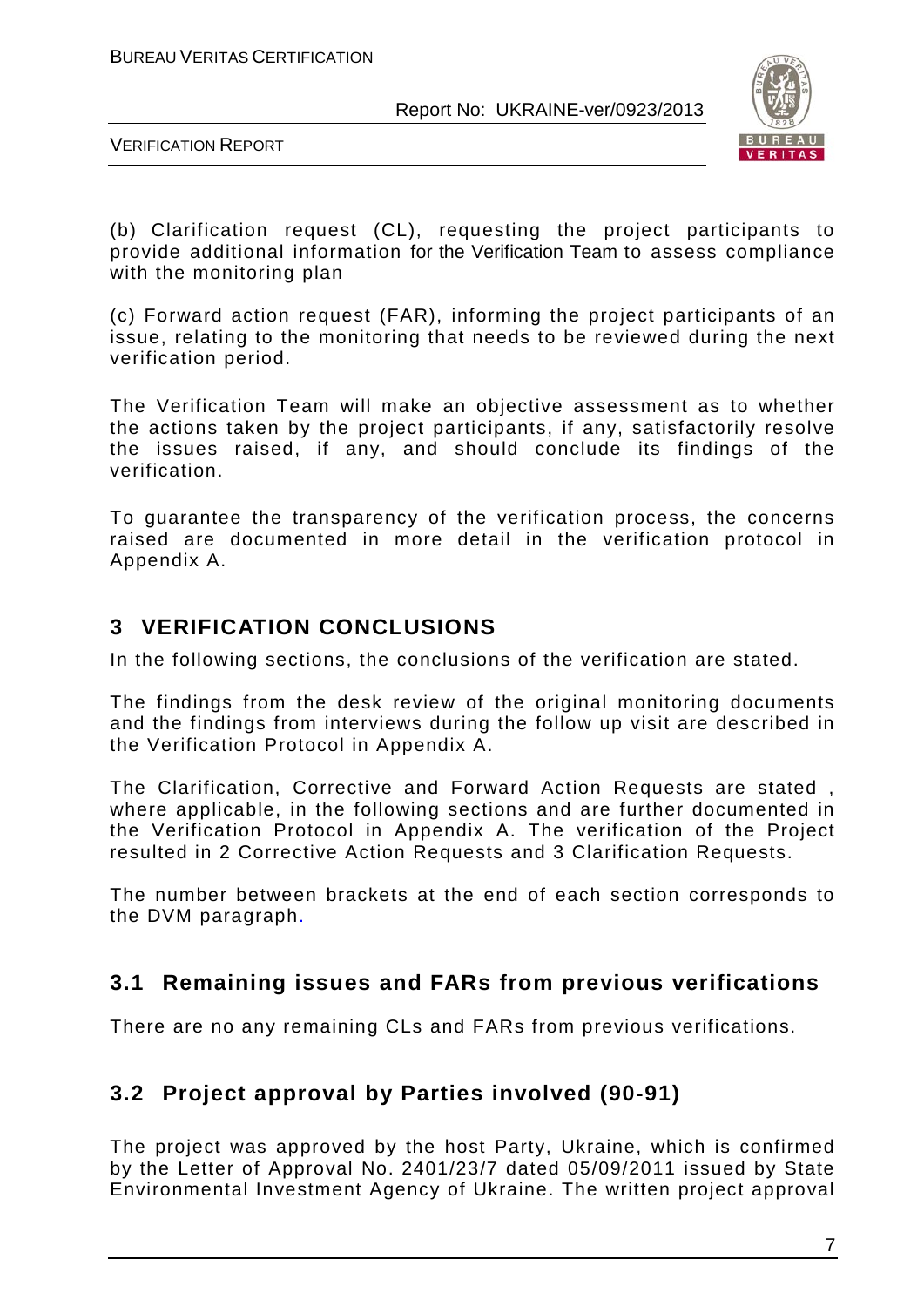

VERIFICATION REPORT

by Switzerland, the other Party involved, has been issued by the Federal Office for the Environment FOEN of Switzerland (Letter of Approval No.J294-0485 dated 23/08/2011).

The abovementioned written approvals are unconditional.

The identified areas of concern as to the project approval by the parties involved, project participants responses and Bureau Veritas Certification's conclusions are described in Appendix A to this report.

## **3.3 Project implementation (92-93)**

The project which is implemented by PJSC «Odesagas» is aimed at the reduction of greenhouse gas emissions by changing the structure of fuel consumption in industrial, municipal, administrative and private sectors of Odesa region while replacing solid and liquid fuels with natural gas. The project provides for construction and expansion of gas distribution systems (GDS) of Odesa region, which will also increase the energy efficiency of thermal power generation due to the transition of existing thermal power plants to natural gas, and installation of individual heating and hot water supply systems characterized by better efficiency compared to centralized systems.

In the absence of the project activity existing systems of transportation and preparation of energy carrier as well as heating systems would be used that would result in the use by the consumers of less ecological fuel (fuel oil, coal, diesel oil), which would generate a significant amount of greenhouse gases (GHG) when burned. This scenario is considered to be the baseline scenario of the project.

In general, the project activity is aimed at ensuring the supply of gaseous fuels (gasification) to end users through the construction and reconstruction of gas distribution network, replacement of solid and liquid fuels and electricity with natural gas, increase in heat energy efficiency, and, as a result, reduction of greenhouse gases under the Joint Implementation Mechanism (JI).

Implementation of project activities started in late 2003, as provided for in the determined PDD. However, emission reductions achieved in 2003 are conservatively excluded from the calculation. Therefore, 01/01/2004 was taken as a starting date of the crediting period.

Project implementation status in the reporting period of 01/06/2012 – 31/12/2012, including the project milestones, is provided in Table 2 below.

**Table 2. Project implementation status during the monitoring period**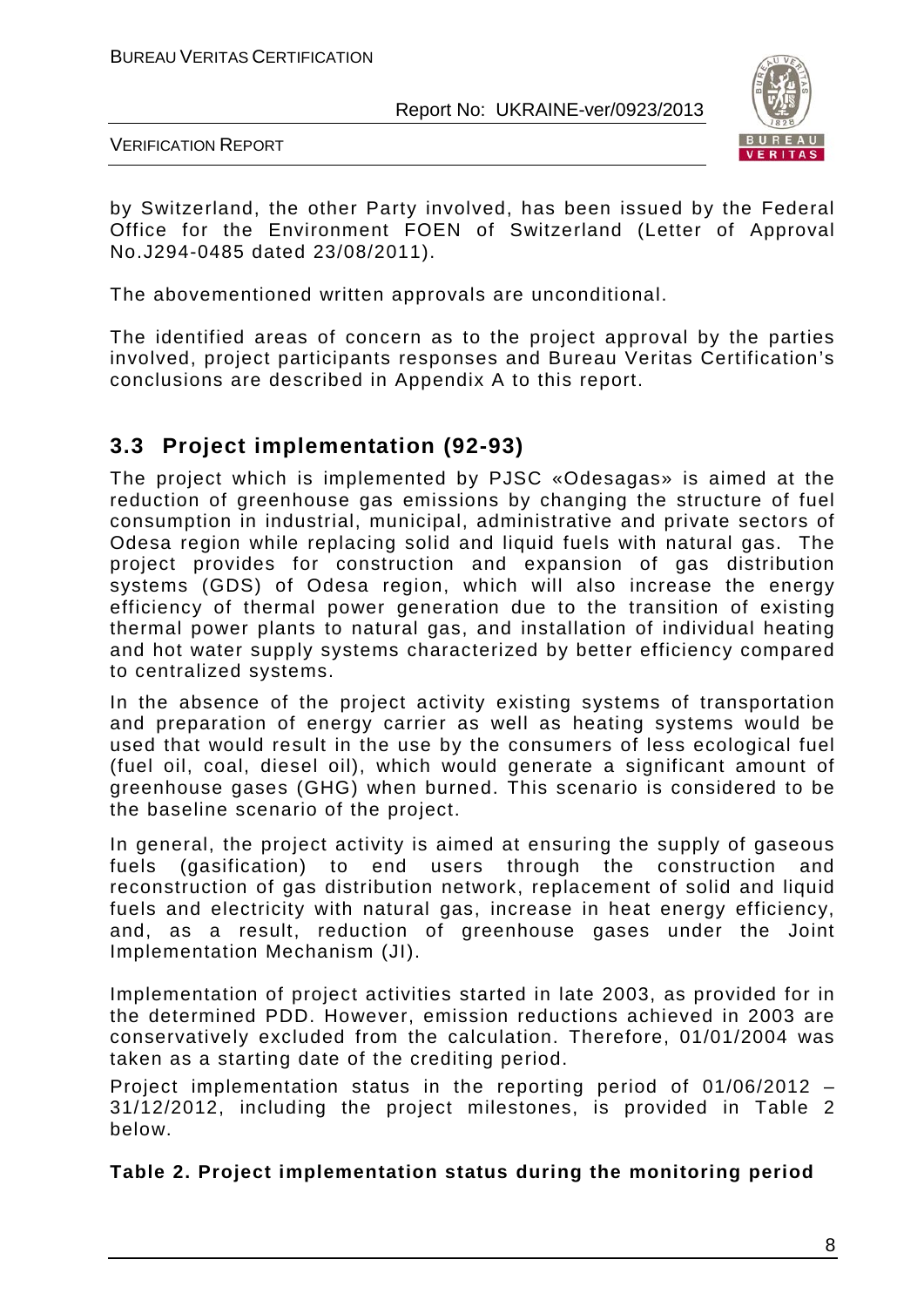

VERIFICATION REPORT

| The length of gas pipelines built during the period 01/06/2012 - 31/12/2012, thousand<br><b>km</b> |
|----------------------------------------------------------------------------------------------------|
| 0,0658863                                                                                          |

Status of project activity implementation during the considered monitoring period complies with the determined PDD version 02.

The verification team can confirm, through the visual inspection and document review that all physical features of the proposed JI project activity including data collecting and storage systems have been implemented according to the PDD.

The monitoring system is in place.

Monitoring equipment, such as gas meters, is installed and meets industry standards of Ukraine. All monitoring equipment is included in the detailed verification (calibration) plan and tested at intervals prescribed by the manufacturers of such equipment.

The impact of the project "Reduction of greenhouse gases emissions by gasification of Odesa region" on the environment during the construction work can be assessed as permittable. Project facilities are not included in the list of activities and facilities of environmental hazard. Completed analysis of the facilities impact of the environment, which considers all factors, showed that in the normal technical operational mode they will neither cause any negative processes in the environment of the region, nor lead to any negative social and economic consequences and the risk of accidents and their possible impact is minimized.

The identified areas of concern as to the project implementation, project participants responses and Bureau Veritas Certification's conclusions are described in Appendix A to this report.

#### **3.4 Compliance of the monitoring plan with the monitoring methodology (94-98)**

The monitoring occurred in accordance with the monitoring plan included in the PDD regarding which the determination has been deemed final and is so listed on the UNFCCC JI website.

For calculating the emission reductions, key factors, such as total amount of the consumed natural gas, data on fuel types used by the consumers prior to the gasification and others, influencing the baseline emissions and the activity level of the project and the emissions as well as risks associated with the project were taken into account.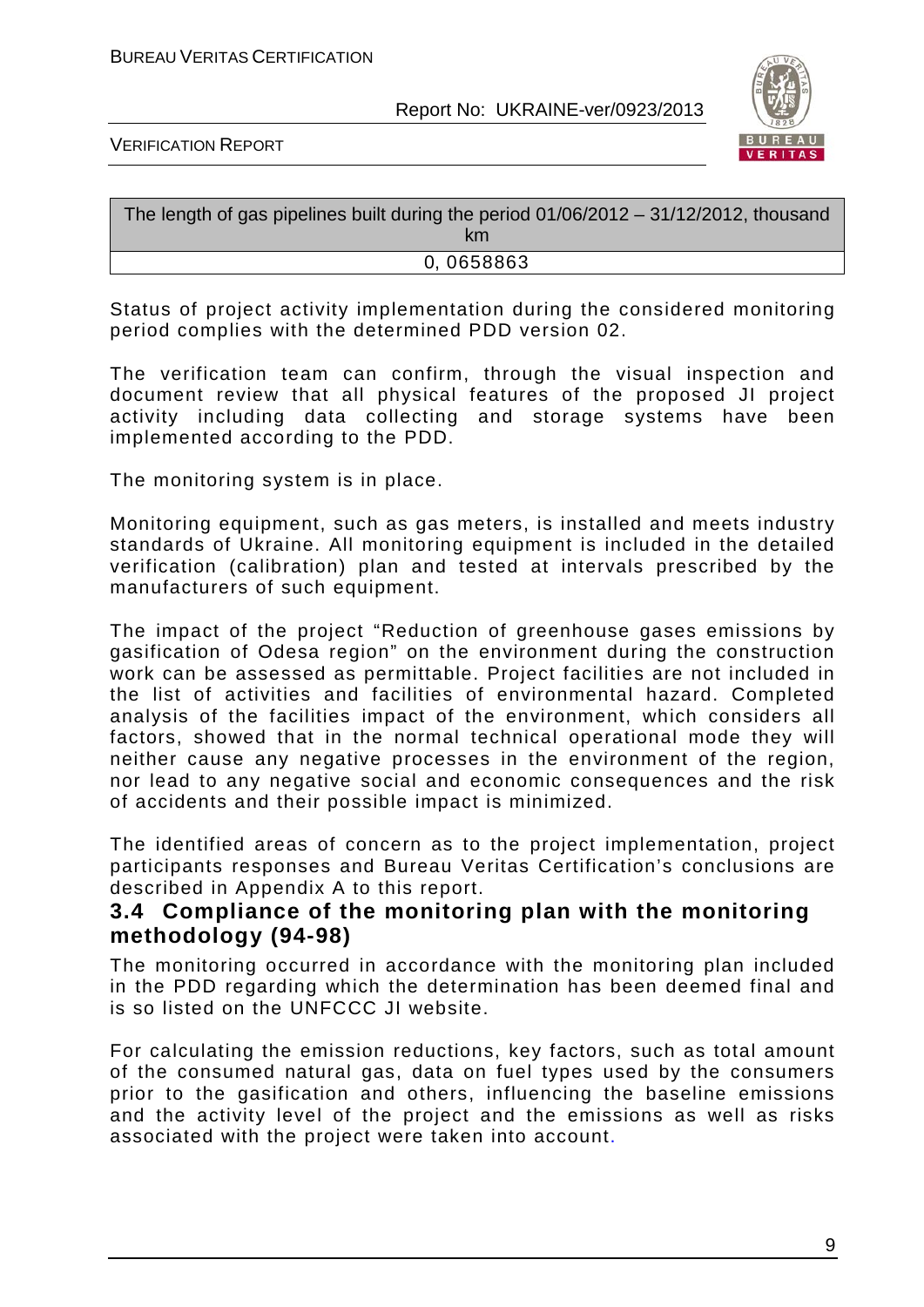

VERIFICATION REPORT

Data sources used for calculating emission reductions such as appropriately calibrated measuring devices, enterprise's data, National Inventory of anthropogenic greenhouse gas emissions by sources and removals by sinks in Ukraine, sectoral methodologies, official data on carbon dioxide emission factors for the power grid of Ukraine, official data of Ministry of Fuel and Energy of Ukraine are clearly identified, reliable and transparent.

Emission factors, including default emission factors, are selected by carefully balancing accuracy and reasonableness, and appropriately justified of the choice.

The calculation of emission reductions is based on conservative assumptions and the most plausible scenarios in a transparent manner.

The identified areas of concern as to the compliance of the monitoring plan with the monitoring methodology, project participants responses and Bureau Veritas Certification's conclusions are described in Appendix A to this report (refer to CAR 01, CAR 02, CL 01 - CL 03).

## **3.5 Revision of monitoring plan (99-100)**

Not applicable.

#### **3.6 Data management (101)**

The data and their sources, provided in monitoring report, are clearly identified, reliable and transparent.

The implementation of data collection procedures is in accordance with the PDD and revised monitoring plan, including the quality control and quality assurance procedures. The project monitoring is conducted according to standard operational practices established at the enterprise within the existing system of the data collection, accounting and reporting. Information on gas consumption is submitted by the legal entities to the Gas accounting department of PJSC "Odesagas" every month. Also, the department for control of gas consumption by consumers for Odesa MPU conducts monthly inspections of meters, issues the statements, signed by the enterprise, and forwards them to the Gas accounting service. The Gas accounting service of PJSC "Odesagas" submits the information to the Gas supply regime department for its processing into basic form by "Atlas SYBIL" program. Gas supply data processed by "Atlas SYBIL" program are provided to the project developer "VEMA S.A.". The information regarding natural gas consumption by the individuals comes to the customer service department of PJSC "Odesagas" in form of paid bills by the consumers. The department for control of gas consumption by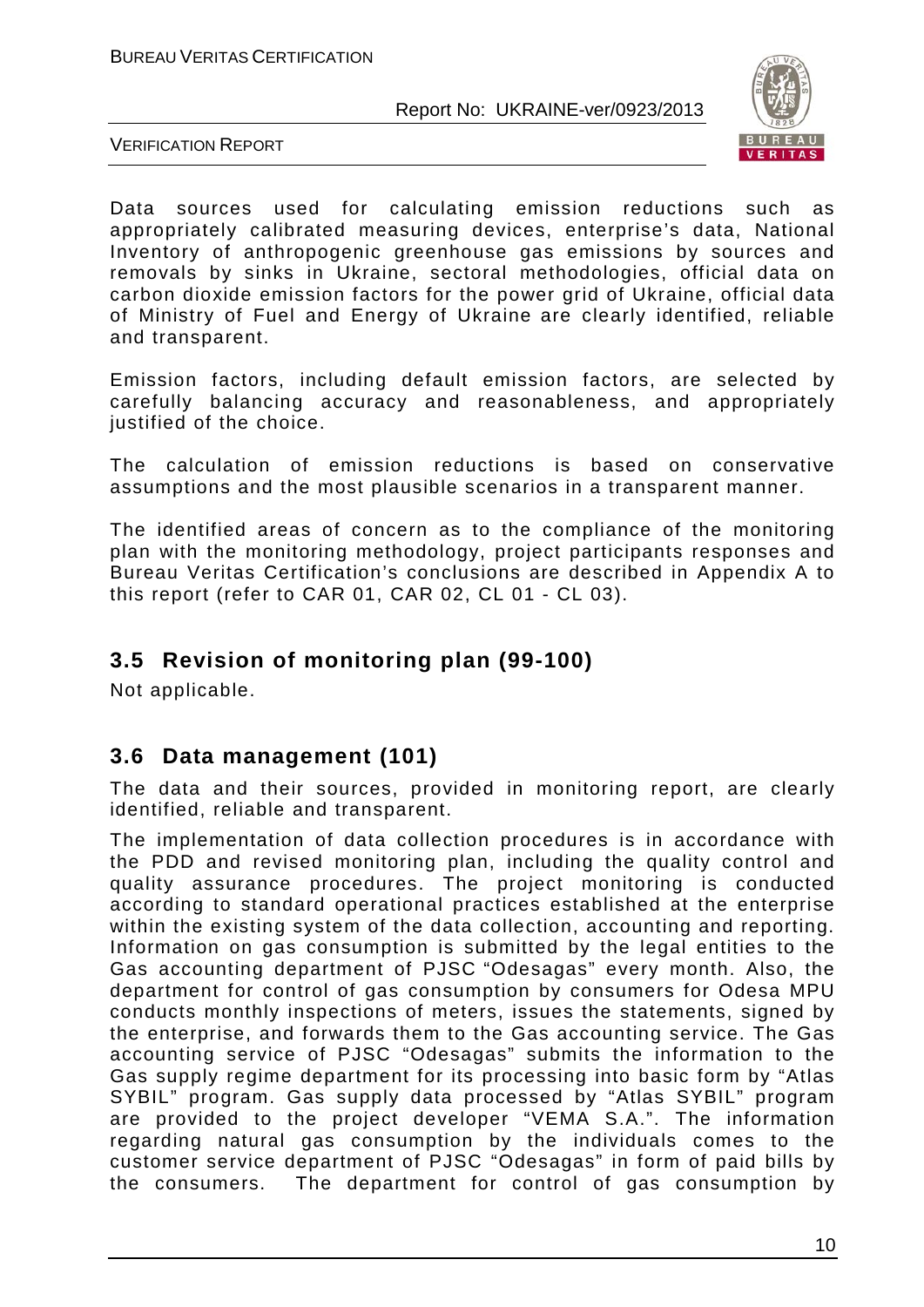

VERIFICATION REPORT

consumers for Odesa MPU also conducts monthly inspections of meters, issues the statements, signed by the individuals, and forwards them to the customer service department of PJSC "Odesagas". The customer service department processes received information and records it into "Gasolina" program. The data on natural gas supply volume processed by «Gasolina» program are then provided to "VEMA S.A.". The length of gas distribution systems implemented under the project is recorded by the technical and assembly service of PJSC "Odesagas".

Structure of data collection as a part of the project monitoring is shown in Figure 1.



**Figure 1 Structure of monitoring data collection**

The function of the monitoring equipment, including its calibration status, is in order. The measurement equipment used for project monitoring is serviced, calibrated and maintained in accordance with the original manufacturer's instructions and industry standards; relevant records on measuring devices are kept as required.

The evidence and records used for the monitoring are maintained in a traceable manner. All necessary information for monitoring of GHGs emission reductions are stored in paper and/or electronic formats. For accounting of the natural gas consumed by the legal entities and individuals the electronic accounting programs "Atlas SYBIL" and "Gasolina" are used; the department for software maintenance of PJSC "Odesagas" is responsible for proper operation of these programs.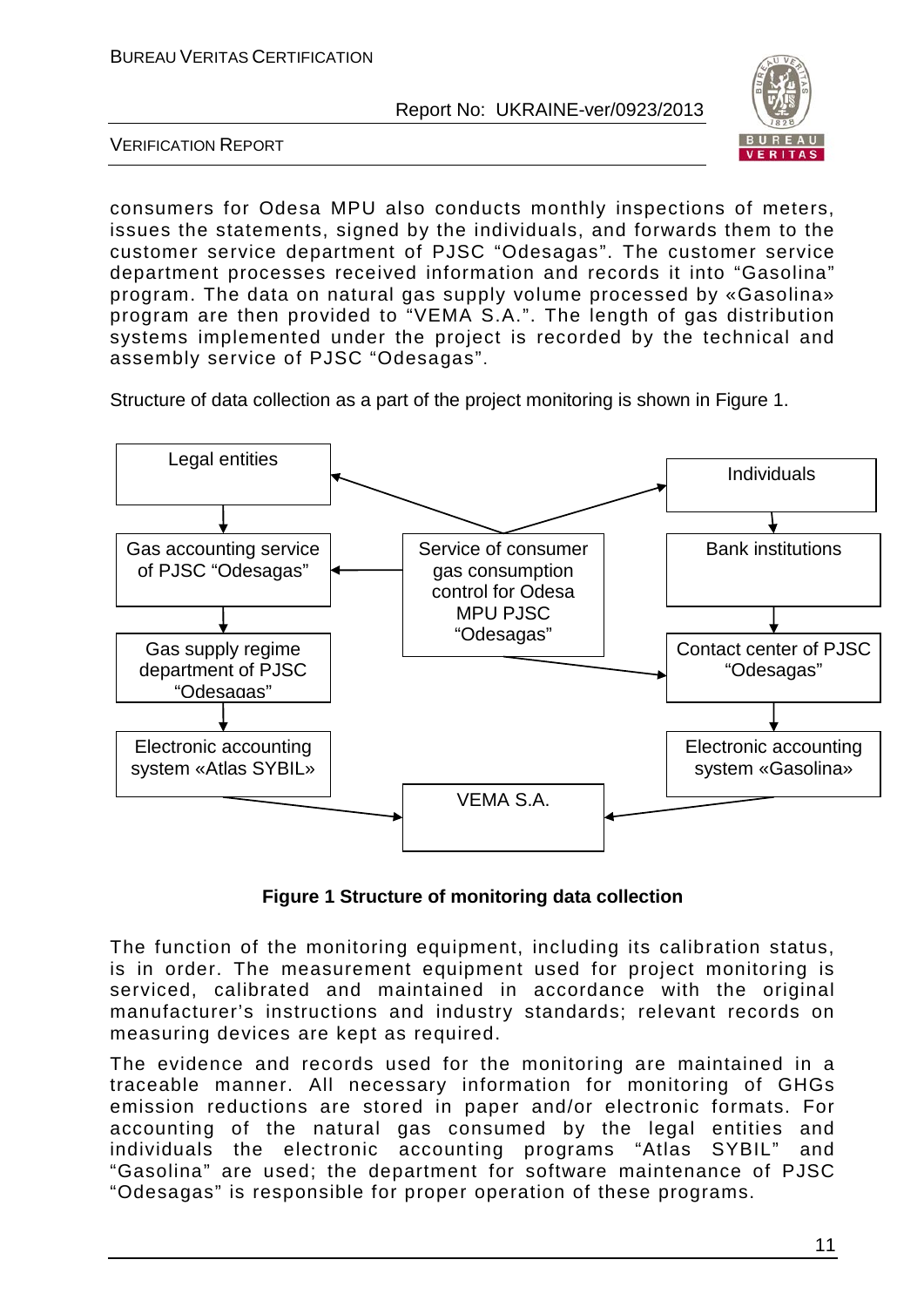



The data collection and management system for the project is in accordance with the monitoring plan.

The Monitoring Report provides sufficient information on the assigning roles, responsibilities and authorities for implementation and maintenance of monitoring procedures including control of data. The verification team confirms effectiveness of the existing management and operational systems and found them eligible for reliable project monitoring.

The identified areas of concern as to the data management, project participants responses and Bureau Veritas Certification's conclusions are described in Appendix A to this report.

## **3.7 Verification regarding programmes of activities (102- 110)**

Not applicable.

#### **4 VERIFICATION OPINION**

Bureau Veritas Certification has performed the forth periodic verification for the period from June 1, 2012 to December 31, 2012 of the "Reduction of greenhouse gases emissions by gasification of Odesa region" project in Odesa region, Ukraine, which applies JI specific approach. The verification was performed on the basis of UNFCCC criteria and host country criteria and also on the criteria given to provide for consistent project operations, monitoring and reporting.

The verification consisted of the following three phases: i) desk review of the monitoring report against the project design and the baseline and monitoring plan; ii) follow-up interviews with project stakeholders; iii) resolution of outstanding issues and the issuance of the final verification report and opinion.

PJSC "Odesagas" management is responsible for the preparation of data which serve as the basis for estimation of GHG emission reductions. VEMA S.A. provides PJSC "Odesagas" with consultative support in the issues relating to organization of data collection and is responsible for developing the monitoring report based on the Project Monitoring Plan included in the final PDD version 02.

Bureau Veritas Certification verified the Project Monitoring Report version 02 for the reporting period from 01/06/2012 to 31/12/2012 as indicated below. Bureau Veritas Certification confirms that the project is implemented as per approved PDD version. Installed equipment being essential for generating emission reduction runs reliably and is calibrated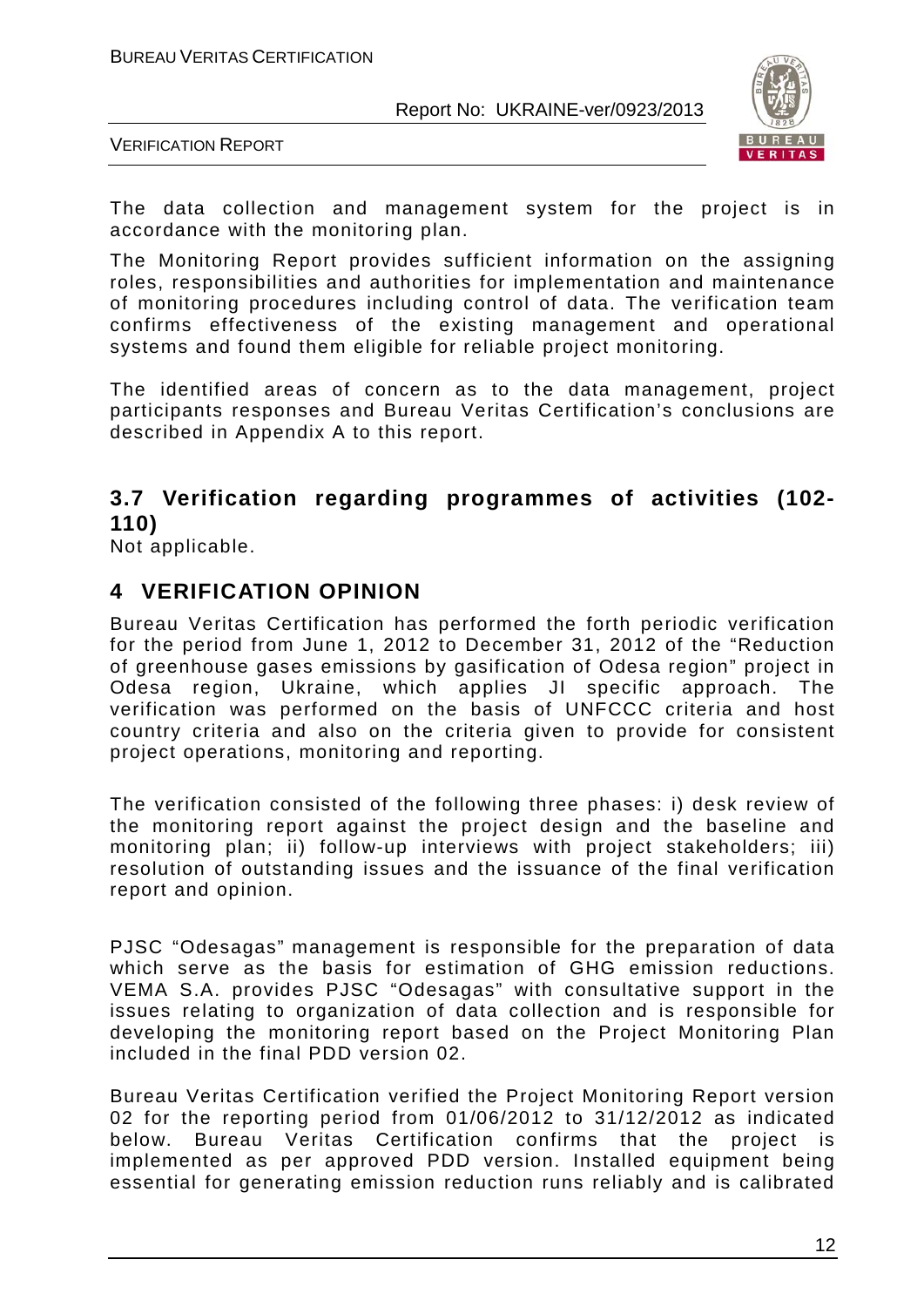

VERIFICATION REPORT

appropriately. The monitoring system is in place and the project is generating GHG emission reductions.

The emission reductions achieved under the project for the period from 01/06/2012 to 31/12/2012 not significantly differ from the amount of emission reductions provided for the same period in the determined PDD. Emission reductions estimated in the determined PDD version 02 and the MR version 02 are provided in Table 3 of this Report.

**Table 3 Emission reductions estimated in the determined PDD version 02 and the MR version 02**

| <b>Period</b> | <b>Estimated</b> | <b>GHG</b> |  | emission   Ex-post                                         | <b>GHG</b> | emission |     |
|---------------|------------------|------------|--|------------------------------------------------------------|------------|----------|-----|
|               | reductions       | stated     |  | in the reductions                                          | stated     | in       | the |
|               |                  |            |  | determined PDD in tonnes of Monitoring report in tonnes of |            |          |     |
|               | $CO2$ eq         |            |  | $CO2$ eq                                                   |            |          |     |
| 01/06/2012-   |                  | 572 842    |  |                                                            | 505 830    |          |     |
| 31/12/2012    |                  |            |  |                                                            |            |          |     |

This is because at the time of PDD development it was impossible to obtain accurate data necessary for calculating GHG emission reductions. The date when the determined PDD version 02 was written is 05/08/2011, and this monitoring report covers the period from 01/06/2012 to 31/12/2012. So during the process of PDD writing it was impossible to accurately predict all the factors that influenced the reduction of GHG emissions. In the determined PDD GHG emission reductions were calculated by dividing the total emission reductions by 12 (12 months) and multiplying by the number of months (7 of 2012) covering the monitoring period.

Bureau Veritas Certification can confirm that the GHG emission reduction is calculated without material misstatements. Our opinion relates to the project's GHG emissions and resulting GHG emissions reductions reported and related to the approved project baseline and monitoring, and its associated documents. Based on the information we have seen and evaluated, we confirm the following statement:

Reporting period: From 01/06/2012 to 31/12/2012

| Baseline emissions         |  |  | :1 368 879 tonnes of CO2 equivalent. |
|----------------------------|--|--|--------------------------------------|
| Project emissions          |  |  | : 863 049 tonnes of CO2 equivalent.  |
| <b>Emission Reductions</b> |  |  | : 505 830 tonnes of CO2 equivalent.  |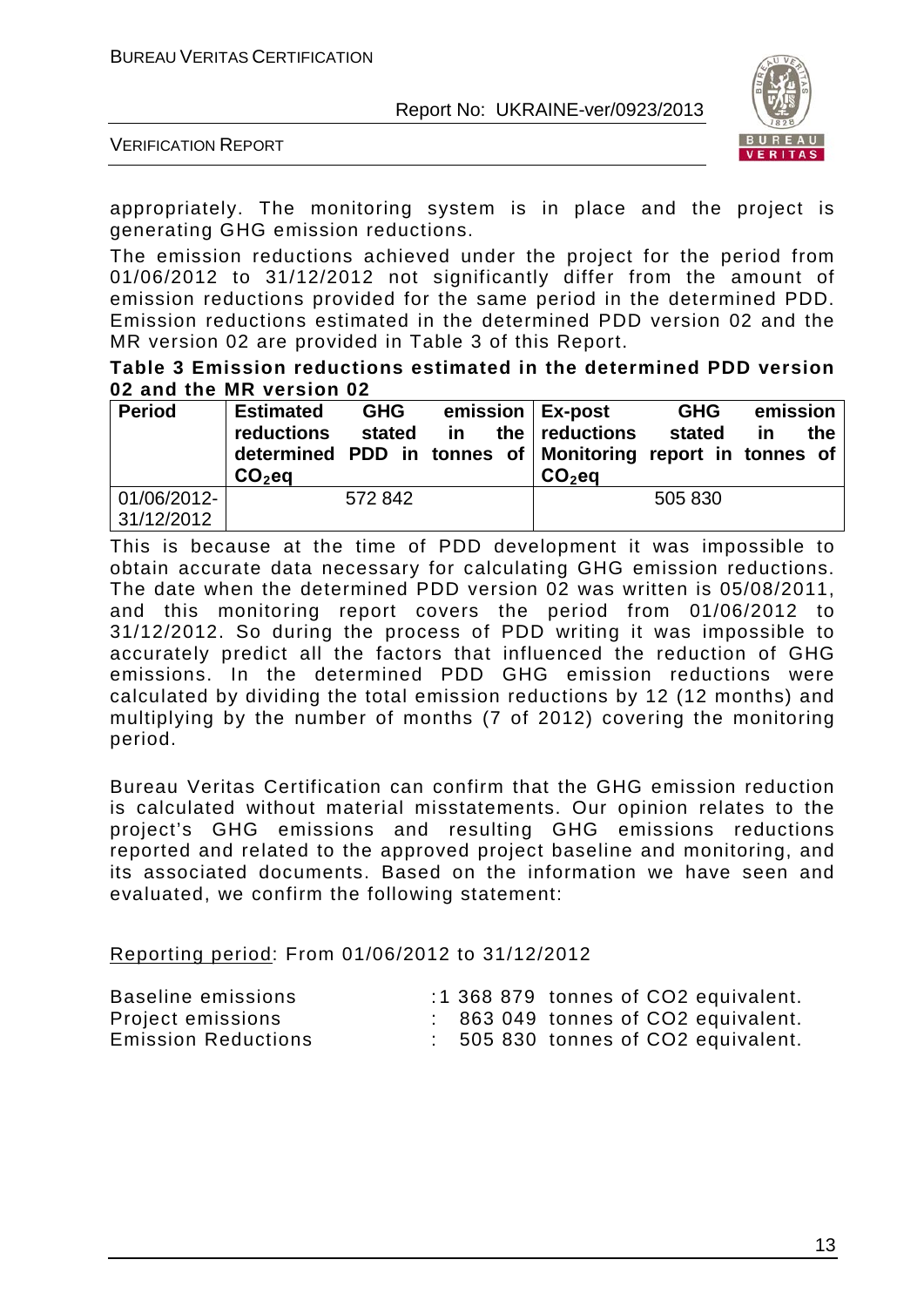

VERIFICATION REPORT

## **5 REFERENCES**

#### **Category 1 Documents:**

Documents provided by the project participants that relate directly to the GHG components of the project.

| /1/  | Monitoring Report of the JI project "Reduction of greenhouse<br>gases emissions by gasification of Odesa region" for the period<br>from 01/06/2012 to 31/12/2012 version 01 dated 02/04/2013                                                                                                    |
|------|-------------------------------------------------------------------------------------------------------------------------------------------------------------------------------------------------------------------------------------------------------------------------------------------------|
| /2/  | Monitoring Report of the JI project "Reduction of greenhouse<br>gases emissions by gasification of Odesa region" for the period<br>from 01/06/2012 to 31/12/2012 version 02 dated 29/04/2013                                                                                                    |
| /3/  | Annex 1 to the Monitoring Report of the JI project "Reduction of<br>greenhouse gases emissions by gasification of Odesa region" for<br>the period from 01/06/2012 to 31/12/2012. Values of the project<br>monitoring parameters in the period of 01/06/2012 to 31/12/2012                       |
| /4/  | Annex 2 to the Monitoring Report of the JI project "Reduction of<br>greenhouse gases emissions by gasification of Odesa region" for<br>the period from 01/06/2012 to 31/12/2012: Registry of gas networks<br>with legislative normative documentation (Excel files)                             |
| /5/  | Annex 3 to the Monitoring Report of the JI project "Reduction of<br>greenhouse gases emissions by gasification of Odesa region" for<br>the period from 01/06/2012 to 31/12/2012: Calculation of GHG<br>emission reductions due to gasification of Odesa region (Excel<br>files $(3: 3.1.-3.18)$ |
| /6/  | Annex 4 to the Monitoring Report of the JI project "Reduction of<br>greenhouse gases emissions by gasification of Odesa region" for<br>the period from 01/06/2012 to 31/12/2012: Types of metering<br>equipment (Excel file (4: 4.1-4.18))                                                      |
| 7    | Project Design Document of the project "Reduction of greenhouse<br>gases emissions by gasification of Odesa region", version 02 dated<br>05/08/2011                                                                                                                                             |
| /8/  | Determination Report of the project "Reduction of greenhouse<br>gases emissions by gasification of Odesa region" No. UKRAINE-<br>det/0314/2011 of 10/08/2011 issued by Bureau Veritas Certification                                                                                             |
| /9/  | Letter of Approval of the Joint Implementation project "Reduction<br>of greenhouse gases emissions by gasification of Odesa region"<br>05/09/2011<br>#2401/23/7<br>of<br>issued by State<br>Environmental<br>Investment Agency of Ukraine                                                       |
| /10/ | Letter of Approval of the JI project "Reduction of greenhouse<br>gases emissions by gasification of Odesa region" # J294-0485<br>issued by the Federal Office for the Environment of Switzerland<br>dated 23/08/2011                                                                            |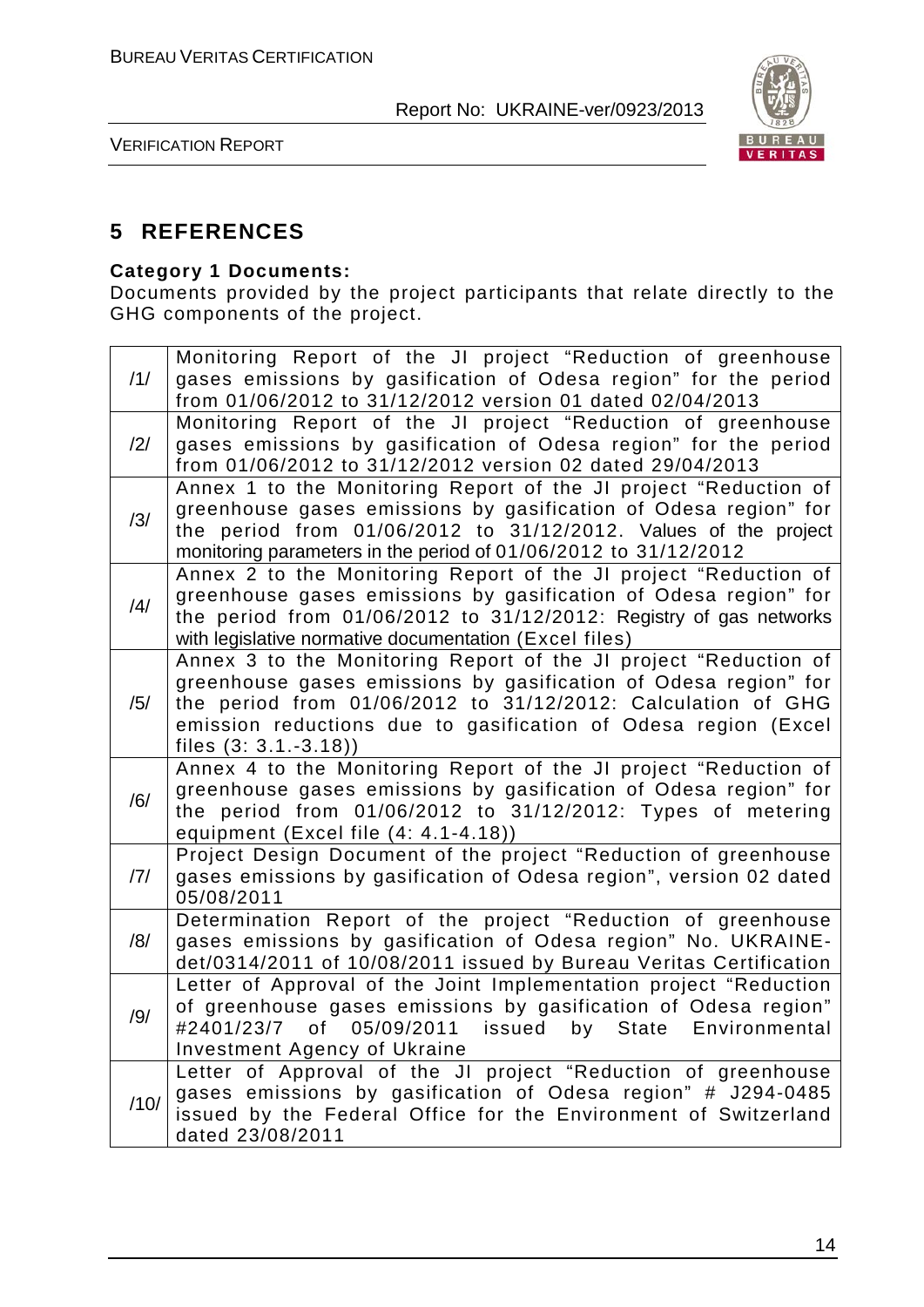

VERIFICATION REPORT

#### **Category 2 Documents:**

Background documents related to the design and/or methodologies employed in the design or other reference documents.

| 11/  | Operational environment of "Sybil" software. Extract from the log of<br>actual gas consumption                                                                |
|------|---------------------------------------------------------------------------------------------------------------------------------------------------------------|
| /2/  | Operational environment of "Gasolina" software. Extract from the<br>log of actual gas consumption                                                             |
| /3/  | Kominternivske district state administration. Information on the<br>main type of fuel used in settlements of Kominternivske district<br>prior to gasification |
| /4/  | Kotovsk district state administration. Information on the main type<br>of fuel used in settlements of Kotovsk district prior to gasification                  |
| /5/  | Krasni Okny district state administration. Information on the main<br>type of fuel used in settlements of Krasni Okny district prior to<br>gasification       |
| /6/  | Shyryayeve district state administration. Information on the main<br>type of fuel used in settlements of Shyryayeve district prior to<br>gasification         |
| /7/  | Bilyaivka district state administration. Information on the main type<br>of fuel used in settlements of Bilyaivka district prior to gasification              |
| /8/  | The acts of acceptance to exploitation of completed construction<br>projects of gas supply system                                                             |
| /9/  | The acts of acceptance of gas equipment for comprehensive<br>checking (commissioning) (Form U)                                                                |
| /10/ | The acts of acceptance of gas equipment for comprehensive<br>checking (commissioning) gas supply of apartment house                                           |
| /11/ | Acts of lifting and transferring the gas meter to calibrate                                                                                                   |
| /12/ | Passports of household gas meter                                                                                                                              |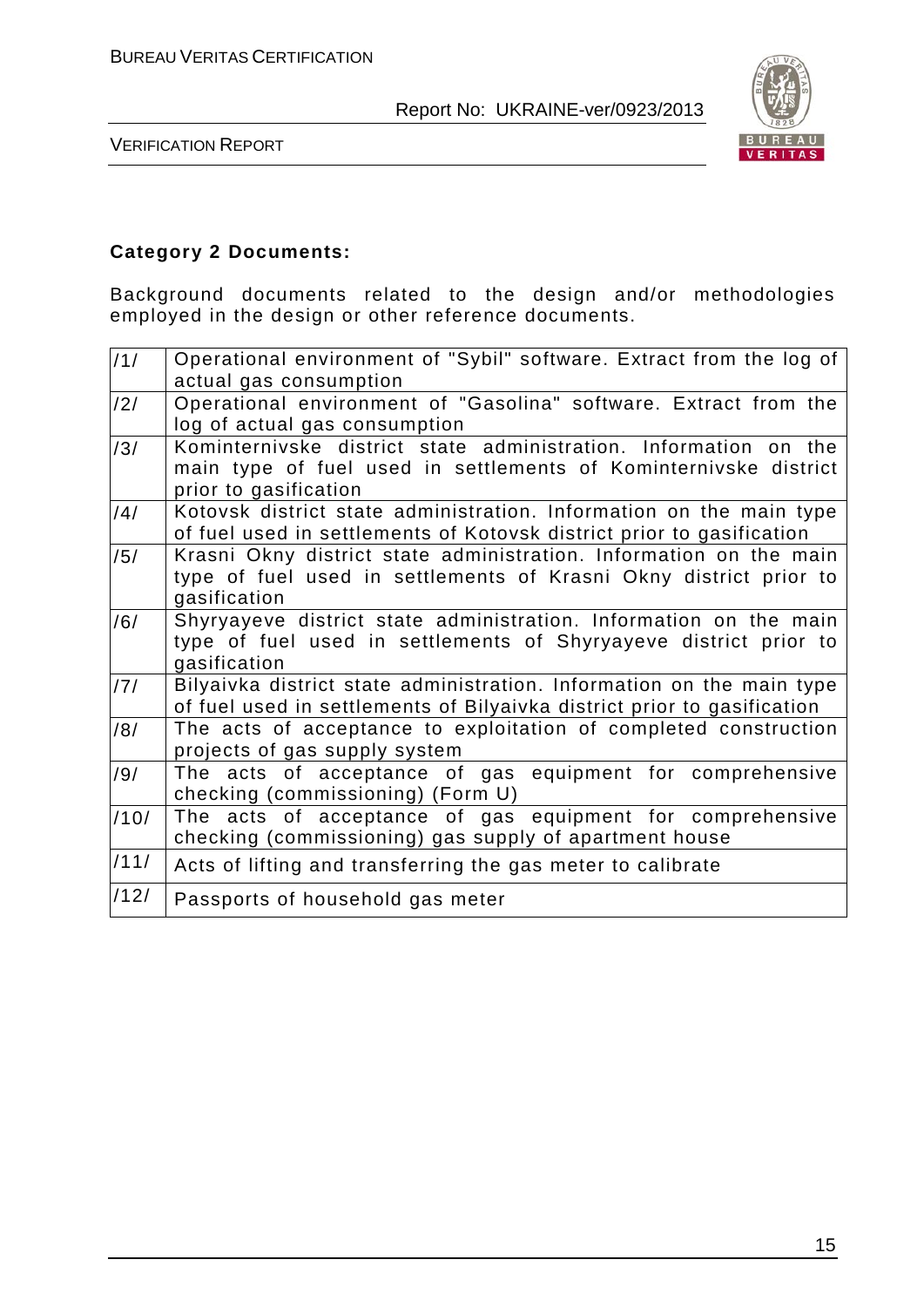

VERIFICATION REPORT

#### **Persons interviewed:**

List of persons interviewed during the verification or persons that contributed with other information that are not included in the documents listed above.

|     | <b>Name</b>    | Organization    | <b>Position</b>                                           |
|-----|----------------|-----------------|-----------------------------------------------------------|
| /1/ | Orlova N.G.    | PJSC "Odesagas" | head of the planning and<br>technical department          |
| /2/ | Stryzhak S.O.  | PJSC "Odesagas" | head of the street<br>pipelines and yard input<br>service |
| /3/ | Hisko O.M.     | PJSC "Odesagas" | head of the programming<br>department                     |
| /4/ | Pogosov O.G.   | "CEP" LLC       | JI project consultant of<br>VEMA S.A.                     |
| /5/ | Vorobyov Ye.V. | "CEP" LLC       | Consultant of VEMA S.A.                                   |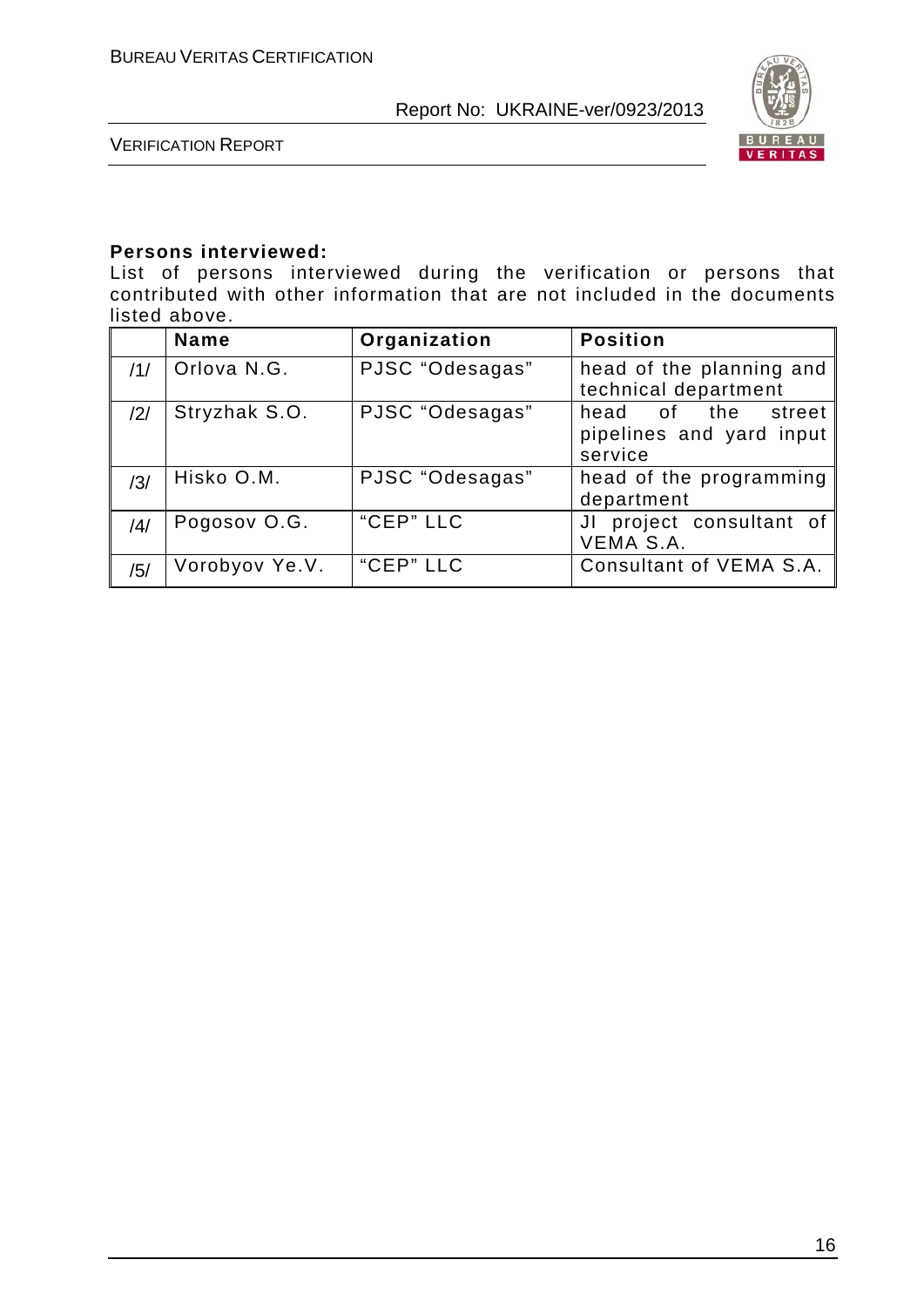

#### VERIFICATION REPORT

## APPENDIX A: PROJECT VERIFICATION PROTOCOL

#### **BUREAU VERITAS CERTIFICATION HOLDING SAS**

**VERIFICATION PROTOCOL**

|                            |  |  | Table 1. Check list for verification, according to the JOINT IMPLEMENTATION DETERMINATION AND VERIFICATION |  |  |
|----------------------------|--|--|------------------------------------------------------------------------------------------------------------|--|--|
| <b>MANUAL (Version 01)</b> |  |  |                                                                                                            |  |  |

| <b>DVM</b><br>Paragraph | <b>Check Item</b>                                                                                                                                                                                                                                                                    | <b>Initial finding</b>                                                                                                                                                                                                                                                                           | <b>Draft</b><br><b>Conclusion</b> | <b>Final</b><br><b>Conclusion</b> |
|-------------------------|--------------------------------------------------------------------------------------------------------------------------------------------------------------------------------------------------------------------------------------------------------------------------------------|--------------------------------------------------------------------------------------------------------------------------------------------------------------------------------------------------------------------------------------------------------------------------------------------------|-----------------------------------|-----------------------------------|
|                         | <b>Project approvals by Parties involved</b>                                                                                                                                                                                                                                         |                                                                                                                                                                                                                                                                                                  |                                   |                                   |
| 90                      | Has the DFPs of at least one<br>Party involved, other than the<br>host Party, issued a written<br>project approval when submitting<br>the first verification report to the<br>secretariat for publication in<br>accordance with paragraph 38 of<br>the JI guidelines, at the latest? | The project has been approved by both the Host<br>party (Ukraine) and the other Party involved<br>(Switzerland). The Letters of Approval were issued by<br>NFPs of the Parties involved. Two Letters of Approval<br>were available at the beginning of the first verification<br>of the project. | <b>OK</b>                         | OK                                |
| 91                      | Are all the written<br>project  <br>approvals by Parties involved<br>unconditional?                                                                                                                                                                                                  | Yes, all the written project approvals by Parties<br>involved are unconditional.                                                                                                                                                                                                                 | <b>OK</b>                         | OK                                |
|                         | <b>Project implementation</b>                                                                                                                                                                                                                                                        |                                                                                                                                                                                                                                                                                                  |                                   |                                   |
| 92                      | Has<br>the<br>project                                                                                                                                                                                                                                                                | been The implementation of the measures under<br>implemented in accordance with   the project during the monitoring period was<br>the PDD regarding which the carried out according to the determined PDD                                                                                        | OK.                               | <b>OK</b>                         |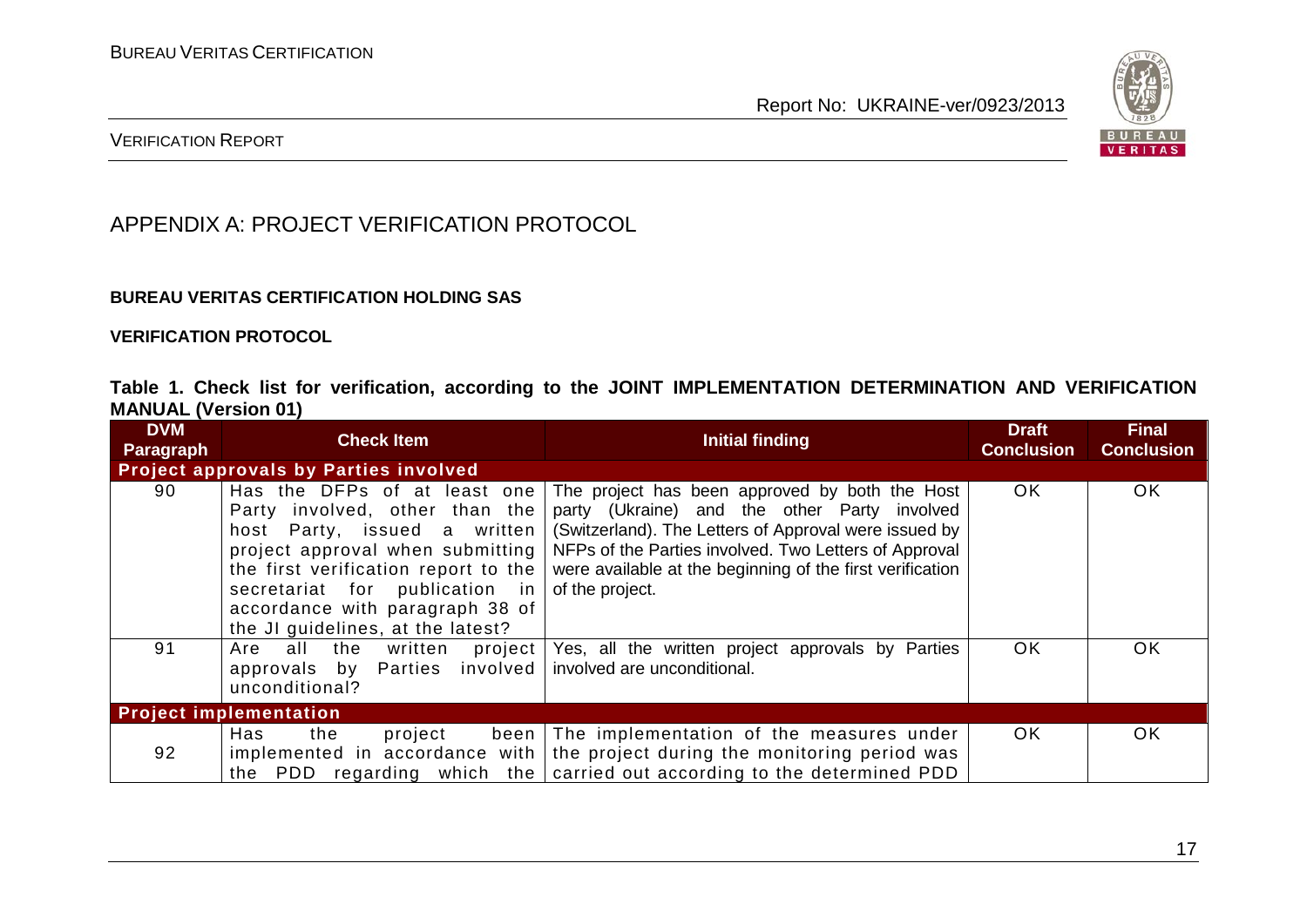

| <b>DVM</b><br><b>Paragraph</b> | <b>Check Item</b>                                                                                         | Initial finding                                                                                                                                                                                                                                                                                                                                                                                                                                                    | <b>Draft</b><br><b>Conclusion</b> | <b>Final</b><br><b>Conclusion</b> |
|--------------------------------|-----------------------------------------------------------------------------------------------------------|--------------------------------------------------------------------------------------------------------------------------------------------------------------------------------------------------------------------------------------------------------------------------------------------------------------------------------------------------------------------------------------------------------------------------------------------------------------------|-----------------------------------|-----------------------------------|
|                                | determination has been deemed  <br>final and is so listed on the<br>UNFCCC JI website?                    | Detailed<br>information<br>version<br>02.<br>on<br>construction and reconstruction of<br>gas<br>distribution networks (GDNs) for each<br>department and division is provided in the<br>supporting document "Annex 2. Registry of<br>gas networks with legislative normative<br>documentation" (Excel file).                                                                                                                                                        |                                   |                                   |
| 93                             | What is the status of operation of<br>the project during the monitoring<br>period?                        | The project measures were implemented<br>without<br>deviations<br>from<br>the<br>any<br>implementation plan included<br>the<br>in in<br>determined PDD version 02.                                                                                                                                                                                                                                                                                                 | OK.                               | <b>OK</b>                         |
|                                | <b>Compliance with monitoring plan</b>                                                                    |                                                                                                                                                                                                                                                                                                                                                                                                                                                                    |                                   |                                   |
| 94                             | accordance with the monitoring<br>PDD<br>plan included in the<br>which<br>regarding<br>UNFCCC JI website? | Did the monitoring occur in The monitoring occurred in accordance with<br>the monitoring plan included in<br>the<br>determined PDD regarding which<br>the<br>the determination has been deemed final.<br>determination has been deemed $ CL$ 01. Please in Section B. provide<br>final and is so listed on the information about the method of obtaining<br>values of the parameters provided for<br>calculating emissions reductions in the<br>monitoring period. | <b>CL 01</b>                      | <b>OK</b>                         |
| 95(a)                          | calculating the emission<br>For<br>reductions or enhancements of<br>baseline<br>emissions<br>or           | For calculating the emission reductions,<br>such key factors as total quantity of<br>net removals, were key factors, consumed natural gas, information on types<br>e.g. those listed in 23 (b) (i)-(vii) of fuel consumed by the end consumers<br>of the DVM, influencing the before gasification, etc. influencing the<br>net baseline emissions and the activity level of<br>removals and the activity level of   the project and the emissions as well as       | <b>CAR 01</b>                     | <b>OK</b>                         |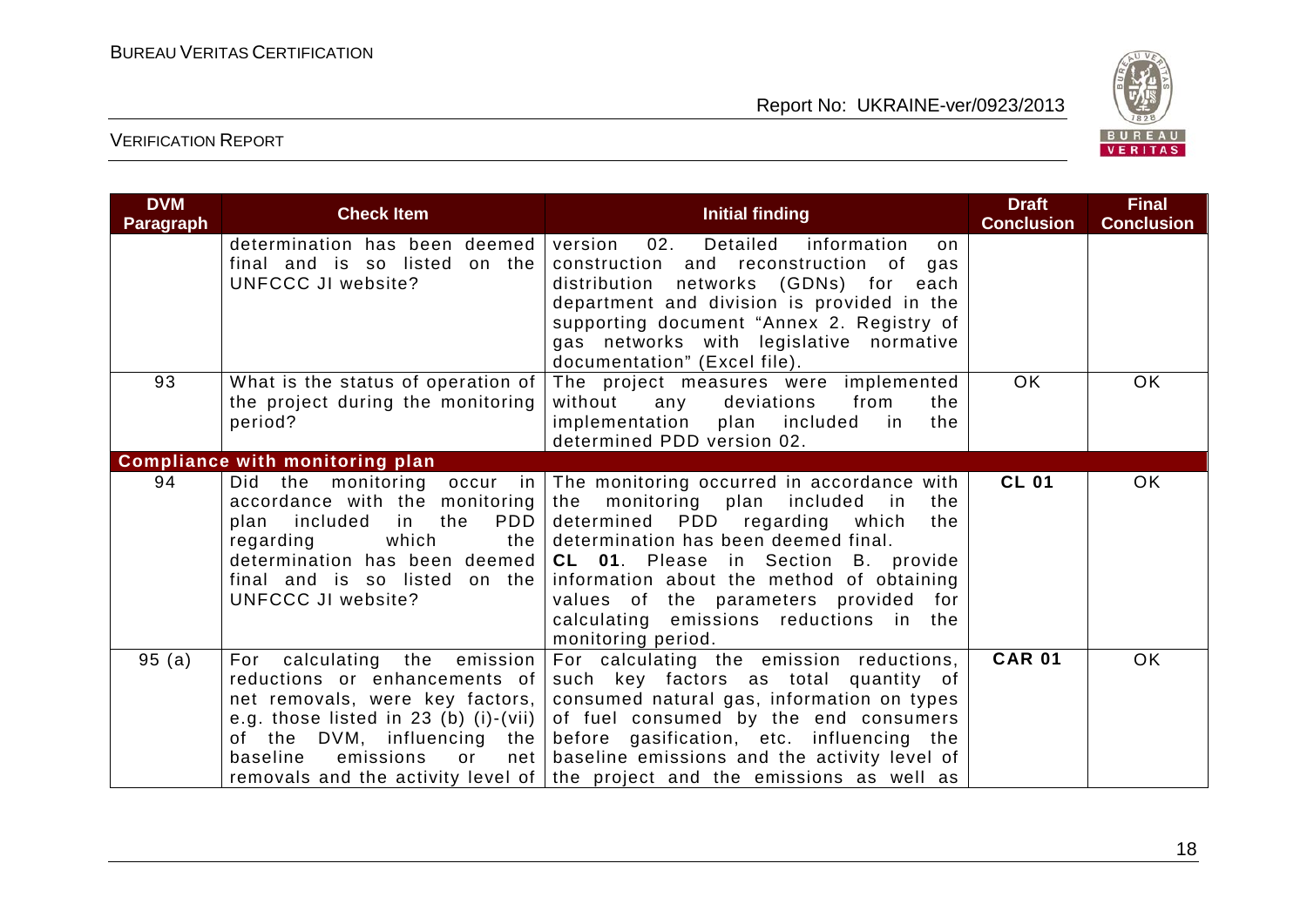

| <b>DVM</b><br><b>Paragraph</b> | <b>Check Item</b>                                                                                                                                                                                                                                                                            | <b>Initial finding</b>                                                                                                                                                                                                                                                                                                                                                                                                                                             | <b>Draft</b><br><b>Conclusion</b> | <b>Final</b><br><b>Conclusion</b> |
|--------------------------------|----------------------------------------------------------------------------------------------------------------------------------------------------------------------------------------------------------------------------------------------------------------------------------------------|--------------------------------------------------------------------------------------------------------------------------------------------------------------------------------------------------------------------------------------------------------------------------------------------------------------------------------------------------------------------------------------------------------------------------------------------------------------------|-----------------------------------|-----------------------------------|
|                                | the project and the emissions or<br>removals<br>well<br>risks<br>as<br>as<br>associated with the project taken<br>into account, as appropriate?                                                                                                                                              | risks associated with the project were taken<br>into account.<br><b>CAR 01.</b> Please include in MR that Annex 3,<br>"Calculation of GHG emission reductions due to<br>gasification of Odesa region" contains other<br>excel files.                                                                                                                                                                                                                               |                                   |                                   |
| 95(b)                          | data<br>used<br>sources<br>for<br>Are<br>calculating emission reductions<br>or enhancements of net removals<br>clearly identified, reliable and<br>transparent?                                                                                                                              | Data sources used for calculating emission<br>reductions or enhancements of net removals are<br>clearly identified, reliable and transparent.<br><b>CL 02.</b> Please provide the link to "Guidance on<br>criteria for baseline setting and monitoring".<br>CL 03. Please provide the link to The national<br>inventory report of anthropogenic emissions by<br>sources and removals by sinks of greenhouse gases<br>in Ukraine for 1990-2010 in the section D.2.4 | <b>CL 02</b><br><b>CL 03</b>      | OK.<br>OK                         |
| 95 $(c)$                       | Are emission factors, including<br>default emission factors, if used<br>calculating the emission<br>for<br>reductions or enhancements of<br>removals,<br>selected<br>net<br>by<br>carefully balancing accuracy and<br>reasonableness,<br>and<br>of the<br>appropriately justified<br>choice? | Yes, emission factors, including default emission<br>factors, that were used for calculating the emission<br>reductions, were selected by carefully balancing<br>accuracy and reasonableness, and appropriately<br>justified of the choice.                                                                                                                                                                                                                        | OK.                               | OK.                               |
| 95(d)                          | Is the calculation of emission<br>reductions or enhancements of<br>removals<br>based<br>net<br>on<br>conservative assumptions                                                                                                                                                                | Calculation of emission reductions is based on<br>conservative assumptions and the most plausible<br>scenarios in a transparent manner.<br>and   CAR 02. Please indicate the value of emission                                                                                                                                                                                                                                                                     | <b>CAR 02</b>                     | <b>OK</b>                         |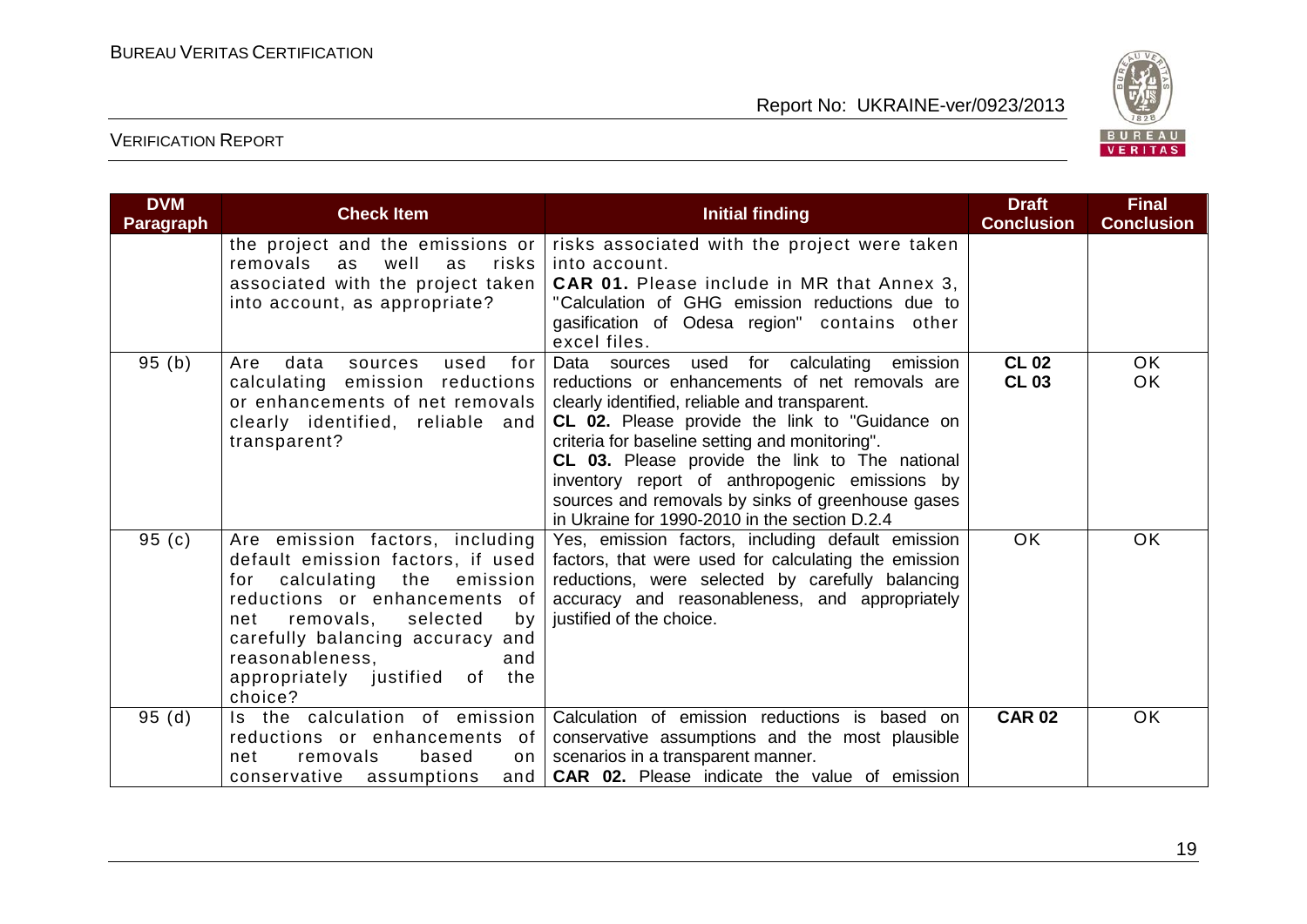

| <b>DVM</b><br><b>Paragraph</b> | <b>Check Item</b>                                                                                                                                                                                                                                                                                                                               | <b>Initial finding</b>                                                                     | <b>Draft</b><br><b>Conclusion</b> | <b>Final</b><br><b>Conclusion</b> |
|--------------------------------|-------------------------------------------------------------------------------------------------------------------------------------------------------------------------------------------------------------------------------------------------------------------------------------------------------------------------------------------------|--------------------------------------------------------------------------------------------|-----------------------------------|-----------------------------------|
|                                | the most plausible scenarios in a<br>transparent manner?                                                                                                                                                                                                                                                                                        | reductions, emissions from the project and baseline<br>GHG emissions in $tCO2$ equivalent. |                                   |                                   |
|                                | Applicable to JI SSC projects only                                                                                                                                                                                                                                                                                                              |                                                                                            |                                   |                                   |
| 96                             | Is the relevant threshold to be<br>classified as JI SSC project not<br>exceeded during the monitoring<br>period on an annual average<br>basis?<br>If the threshold is exceeded, is<br>the maximum emission reduction<br>level estimated in the PDD for<br>the JI SSC project or the bundle<br>the<br>monitoring<br>period<br>for<br>determined? | Not applicable                                                                             | <b>Not</b><br>applicable          | <b>Not</b><br>applicable          |
|                                | Applicable to bundled JI SSC projects only                                                                                                                                                                                                                                                                                                      |                                                                                            |                                   |                                   |
| 97(a)                          | Has the composition of the<br>bundle not changed from that is<br>stated in F-JI-SSCBUNDLE?                                                                                                                                                                                                                                                      | Not applicable                                                                             | <b>Not</b><br>applicable          | <b>Not</b><br>applicable          |
| 97 (b)                         | f <br>determination<br>the<br>was<br>conducted on the basis of an<br>overall monitoring plan, have the<br>project participants submitted a<br>common monitoring report?                                                                                                                                                                         | Not applicable                                                                             | <b>Not</b><br>applicable          | <b>Not</b><br>applicable          |
| 98                             | If the monitoring is based on a<br>monitoring plan that provides for<br>overlapping monitoring periods,<br>are the monitoring periods per                                                                                                                                                                                                       | Not applicable                                                                             | <b>Not</b><br>applicable          | <b>Not</b><br>applicable          |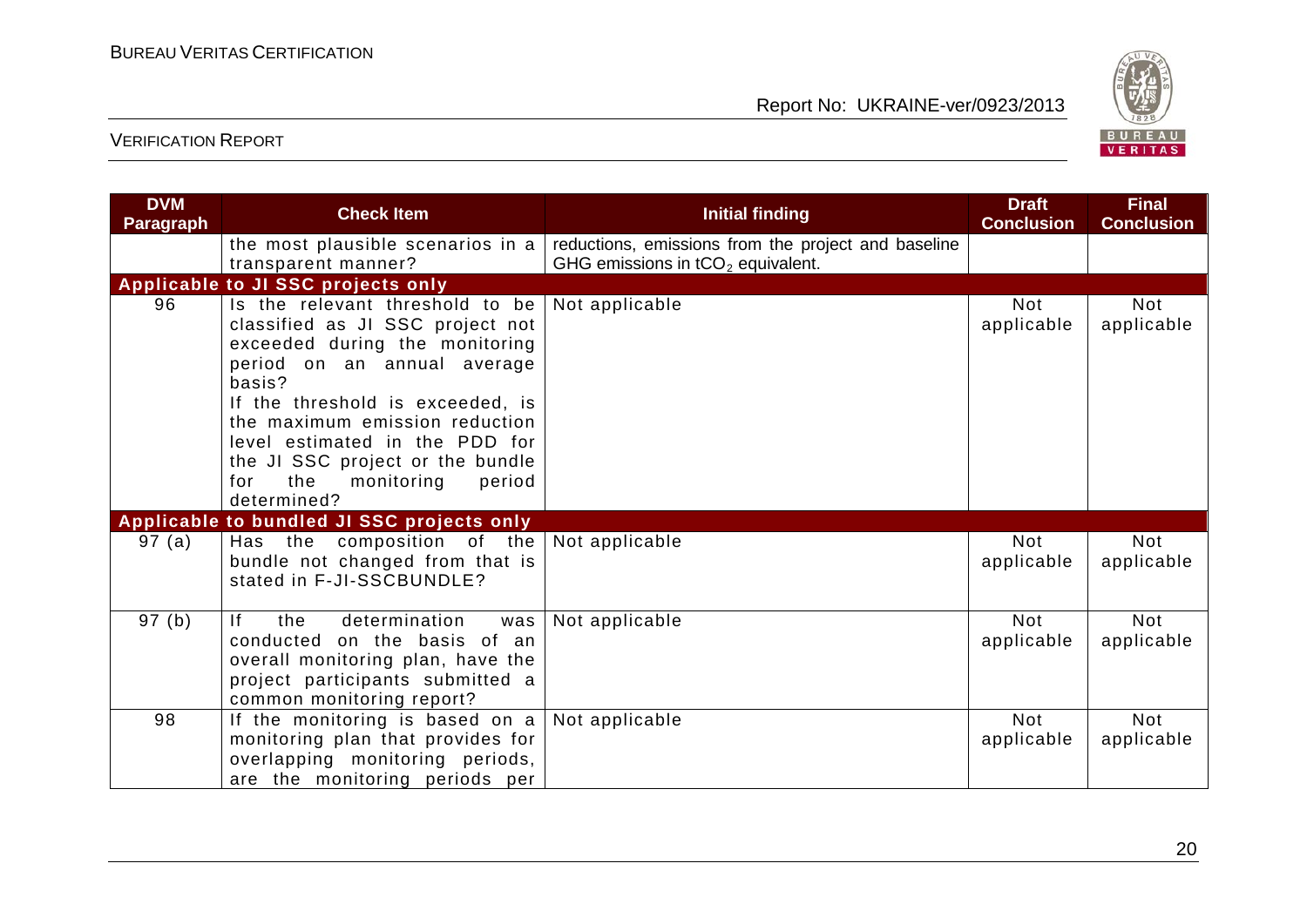

| <b>DVM</b><br><b>Paragraph</b> | <b>Check Item</b>                                                    | <b>Initial finding</b>                        | <b>Draft</b><br><b>Conclusion</b> | <b>Final</b><br><b>Conclusion</b> |
|--------------------------------|----------------------------------------------------------------------|-----------------------------------------------|-----------------------------------|-----------------------------------|
|                                | component of the project clearly                                     |                                               |                                   |                                   |
|                                | specified<br>in the monitoring                                       |                                               |                                   |                                   |
|                                | report?                                                              |                                               |                                   |                                   |
|                                | Do the monitoring periods not<br>overlap with those for which        |                                               |                                   |                                   |
|                                | verifications<br>already<br>were                                     |                                               |                                   |                                   |
|                                | deemed final in the past?                                            |                                               |                                   |                                   |
|                                | Revision of monitoring plan                                          |                                               |                                   |                                   |
|                                | Applicable only if monitoring plan is revised by project participant |                                               |                                   |                                   |
| 99(a)                          | Did the<br>project<br>participants                                   | Not applicable.                               | <b>Not</b>                        | <b>Not</b>                        |
|                                | provide<br>appropriate<br>an                                         |                                               | applicable                        | applicable                        |
|                                | justification for the proposed                                       |                                               |                                   |                                   |
|                                | revision?                                                            |                                               |                                   |                                   |
| 99(b)                          | revision<br>proposed<br>Does the                                     | Not applicable                                | <b>Not</b>                        | <b>Not</b>                        |
|                                | improve the accuracy and/or<br>of                                    |                                               | applicable                        | applicable                        |
|                                | information<br>applicability<br>collected<br>the<br>compared<br>to   |                                               |                                   |                                   |
|                                | original monitoring plan without                                     |                                               |                                   |                                   |
|                                | changing conformity with the                                         |                                               |                                   |                                   |
|                                | relevant rules and regulations for                                   |                                               |                                   |                                   |
|                                | the establishment of monitoring                                      |                                               |                                   |                                   |
|                                | plans?                                                               |                                               |                                   |                                   |
| Data management                |                                                                      |                                               |                                   |                                   |
| 101 (a)                        | Is the implementation of data                                        | The implementation of data collection         | OK.                               | <b>OK</b>                         |
|                                | collection<br>procedures<br>in                                       | procedures, including the quality control and |                                   |                                   |
|                                | accordance with the monitoring                                       | quality assurance procedures, are in          |                                   |                                   |
|                                | plan, including the quality control                                  | accordance with the determined PDD and        |                                   |                                   |
|                                | and<br>quality<br>assurance                                          | the monitoring plan.                          |                                   |                                   |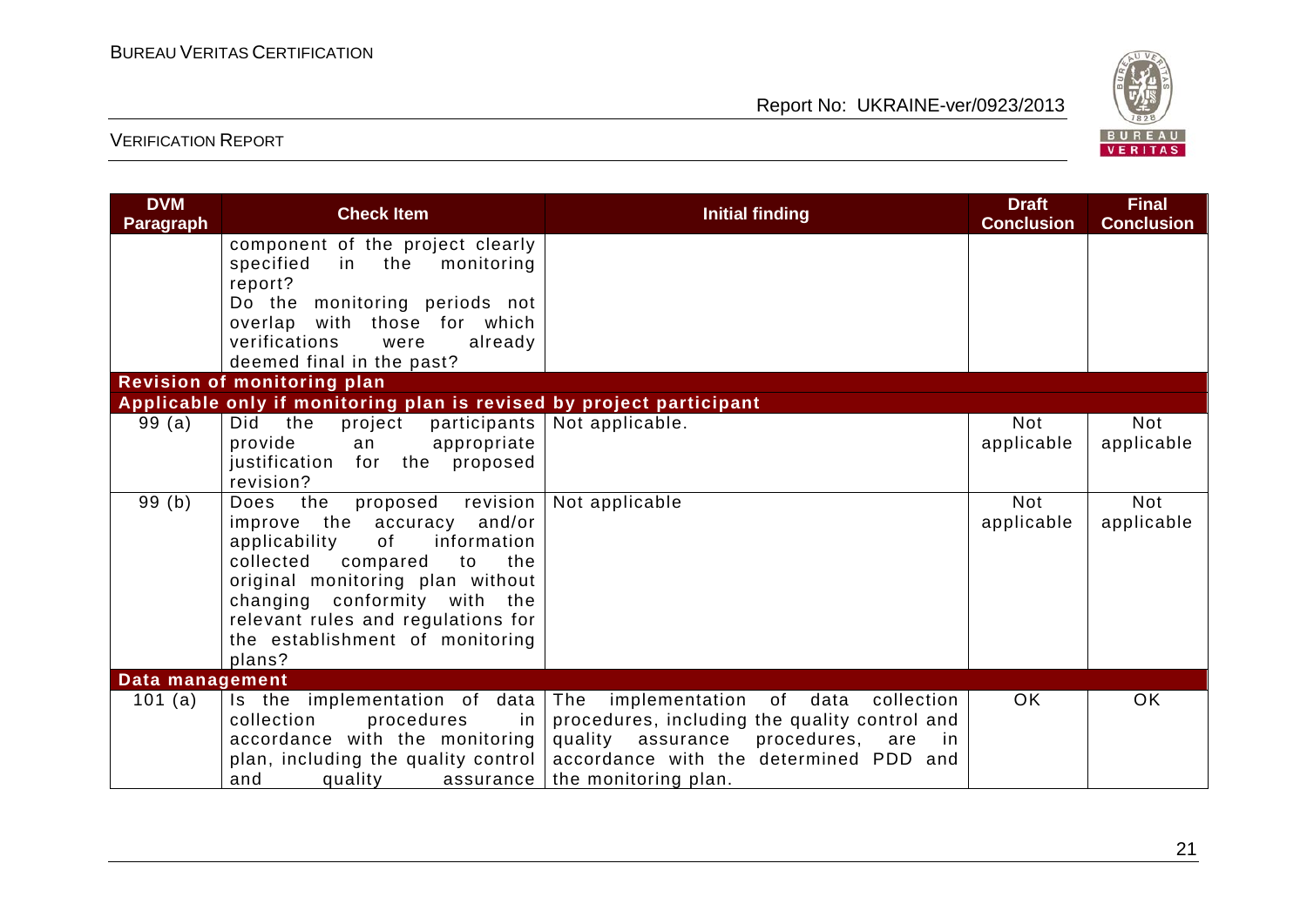

| <b>DVM</b><br><b>Paragraph</b> | <b>Check Item</b>                                                                                                                                                                                                                                                                         | <b>Initial finding</b>                                                                                                                                                                                                                                                                                         | <b>Draft</b><br><b>Conclusion</b> | <b>Final</b><br><b>Conclusion</b> |
|--------------------------------|-------------------------------------------------------------------------------------------------------------------------------------------------------------------------------------------------------------------------------------------------------------------------------------------|----------------------------------------------------------------------------------------------------------------------------------------------------------------------------------------------------------------------------------------------------------------------------------------------------------------|-----------------------------------|-----------------------------------|
|                                | procedures?                                                                                                                                                                                                                                                                               |                                                                                                                                                                                                                                                                                                                |                                   |                                   |
| 101 (b)                        | Is the function of the monitoring<br>All the equipment, involved in the project<br>equipment,<br>including<br>monitoring, operates, is calibrated and<br>its<br>calibration status, is in order?<br>maintained according to manufacturer's<br>instructions and standards of the industry. |                                                                                                                                                                                                                                                                                                                | <b>OK</b>                         | OK                                |
| 101 $(c)$                      | Are the evidence and records<br>for<br>used<br>the<br>monitoring<br>maintained<br>in a<br>traceable<br>manner?                                                                                                                                                                            | All the information that is necessary for<br>GHG emission reductions monitoring is<br>stored in paper and/or electronic formats.                                                                                                                                                                               | <b>OK</b>                         | <b>OK</b>                         |
| $101$ (d)                      | collection<br>$\mathsf{ls}$<br>the<br>data<br>and<br>the<br>management system<br>for<br>project in accordance with the<br>monitoring plan?                                                                                                                                                | The data collection and management system<br>for the project is in accordance with the<br>PDD<br>and the monitoring plan.<br>The<br>verification team confirms the effectiveness<br>of the existing management and operating<br>systems and considers them suitable for<br>reliable monitoring of the project. | <b>OK</b>                         | OK                                |
|                                |                                                                                                                                                                                                                                                                                           | Verification regarding programs of activities (additional elements for assessment)                                                                                                                                                                                                                             |                                   |                                   |
| 102                            | Is any JPA that has not been<br>added to the JI PoA not verified?                                                                                                                                                                                                                         | Not applicable                                                                                                                                                                                                                                                                                                 | <b>Not</b><br>applicable          | <b>Not</b><br>applicable          |
| 103                            | Is the verification based on the<br>monitoring reports of all JPAs to<br>be verified?                                                                                                                                                                                                     | Not applicable                                                                                                                                                                                                                                                                                                 | <b>Not</b><br>applicable          | <b>Not</b><br>applicable          |
| 103                            | Does the verification ensure the<br>accuracy and conservativeness<br>of the emission reductions or<br>enhancements<br>of the contract of the contract of the contract of the contract of the contract of the contract of the contract<br>removals<br>generated by each JPA?               | Not applicable                                                                                                                                                                                                                                                                                                 | <b>Not</b><br>applicable          | <b>Not</b><br>applicable          |
| 104                            | Does the monitoring period not   Not applicable                                                                                                                                                                                                                                           |                                                                                                                                                                                                                                                                                                                | <b>Not</b>                        | <b>Not</b>                        |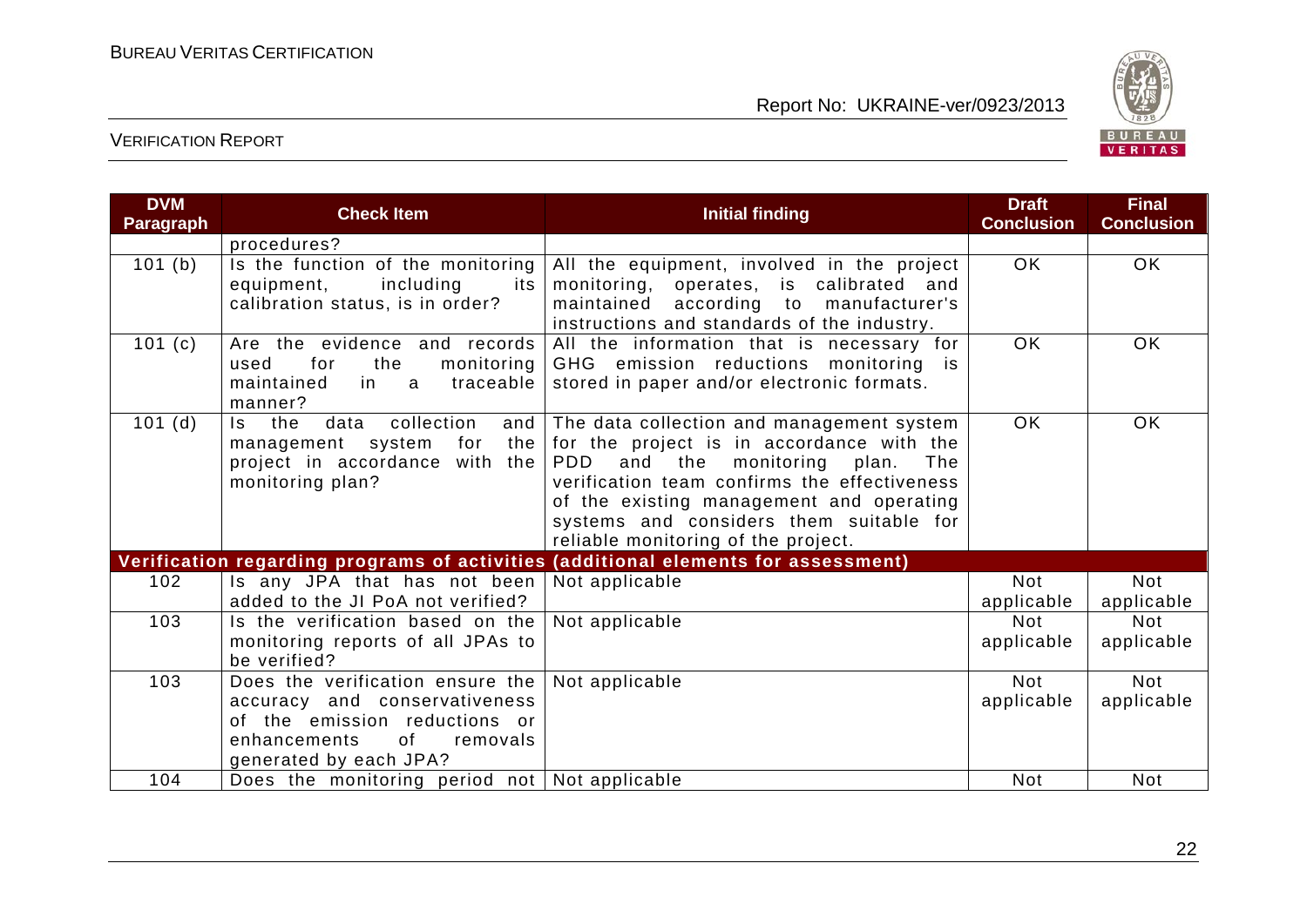

| <b>DVM</b><br><b>Paragraph</b> | <b>Check Item</b>                                                                                                                                                                                                                                                                                                                                                                                                                                                                                                                                                                                                   | <b>Initial finding</b> | <b>Draft</b><br><b>Conclusion</b> | <b>Final</b><br><b>Conclusion</b> |
|--------------------------------|---------------------------------------------------------------------------------------------------------------------------------------------------------------------------------------------------------------------------------------------------------------------------------------------------------------------------------------------------------------------------------------------------------------------------------------------------------------------------------------------------------------------------------------------------------------------------------------------------------------------|------------------------|-----------------------------------|-----------------------------------|
|                                | overlap with previous monitoring<br>periods?                                                                                                                                                                                                                                                                                                                                                                                                                                                                                                                                                                        |                        | applicable                        | applicable                        |
| 105                            | f <br><b>AIE</b><br>the<br>learns<br>of<br>an<br>erroneously included JPA, has<br>the AIE informed the JISC of its<br>findings in writing?                                                                                                                                                                                                                                                                                                                                                                                                                                                                          | Not applicable         | <b>Not</b><br>applicable          | <b>Not</b><br>applicable          |
|                                | Applicable to sample-based approach only                                                                                                                                                                                                                                                                                                                                                                                                                                                                                                                                                                            |                        |                                   |                                   |
| 106                            | Does the sampling plan prepared $\vert$ Not applicable<br>by the AIE:<br>(a) Describe its sample selection,<br>taking into<br>account that:<br>(i) For each verification that<br>uses a sample-based approach,<br>the sample selection shall be<br>sufficiently representative of the<br>JPAs in the JI PoA such<br>extrapolation to<br><b>JPAs</b><br>all<br>identified for that verification is<br>reasonable, taking into account<br>differences<br>among<br>the<br>characteristics of JPAs, such<br>as:<br>- The types of JPAs;<br>The complexity<br>of the<br>applicable technologies and/or<br>measures used; |                        | <b>Not</b><br>applicable          | <b>Not</b><br>applicable          |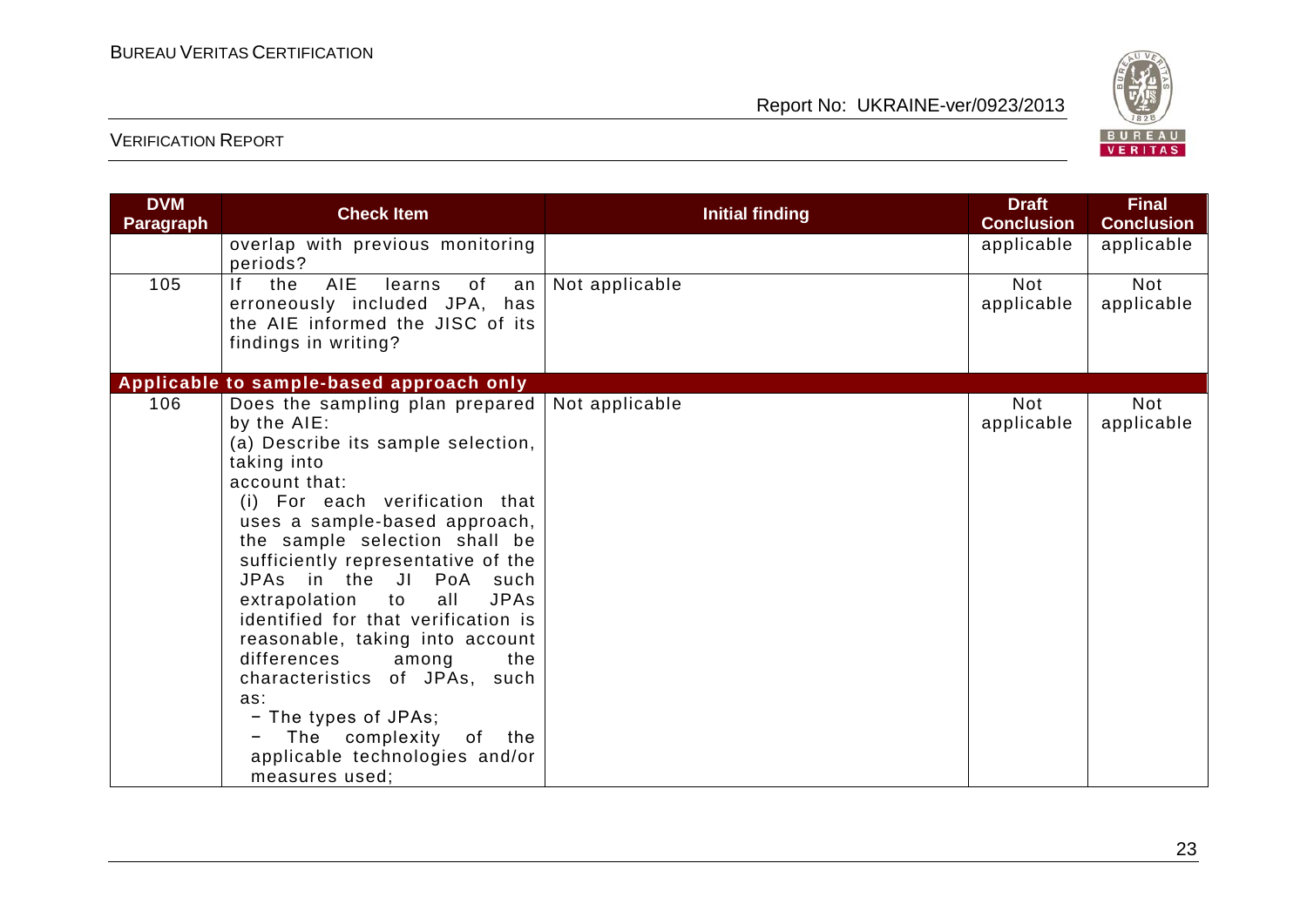

| <b>DVM</b><br><b>Paragraph</b> | <b>Check Item</b>                                                                                                                                                                                                                                                                                                                             | <b>Initial finding</b> | <b>Draft</b><br><b>Conclusion</b> | <b>Final</b><br><b>Conclusion</b> |
|--------------------------------|-----------------------------------------------------------------------------------------------------------------------------------------------------------------------------------------------------------------------------------------------------------------------------------------------------------------------------------------------|------------------------|-----------------------------------|-----------------------------------|
|                                | - The geographical location of<br>each JPA;<br>- The amounts of expected<br>emission reductions of the<br>JPAs being verified;<br>- The number of JPAs for<br>which emission reductions are<br>being verified;<br>- The length of monitoring<br>periods of the JPAs being<br>verified; and<br>- The samples selected for                      |                        |                                   |                                   |
| 107                            | prior verifications, if any?<br>Is the sampling plan ready for Not applicable<br>publication<br>through<br>the<br>along with<br>secretariat<br>the<br>verification report and supporting<br>documentation?                                                                                                                                    |                        | Not<br>applicable                 | Not<br>applicable                 |
| 108                            | AIE<br>made<br>site<br>Has<br>the<br>inspections of at least the square<br>root of the number of total JPAs,<br>rounded to the upper whole<br>number? If the AIE makes no site<br>inspections or fewer<br>site<br>inspections than the square root<br>of the number of total JPAs,<br>rounded to the upper whole<br>number, then does the AIE | Not applicable         | <b>Not</b><br>applicable          | <b>Not</b><br>applicable          |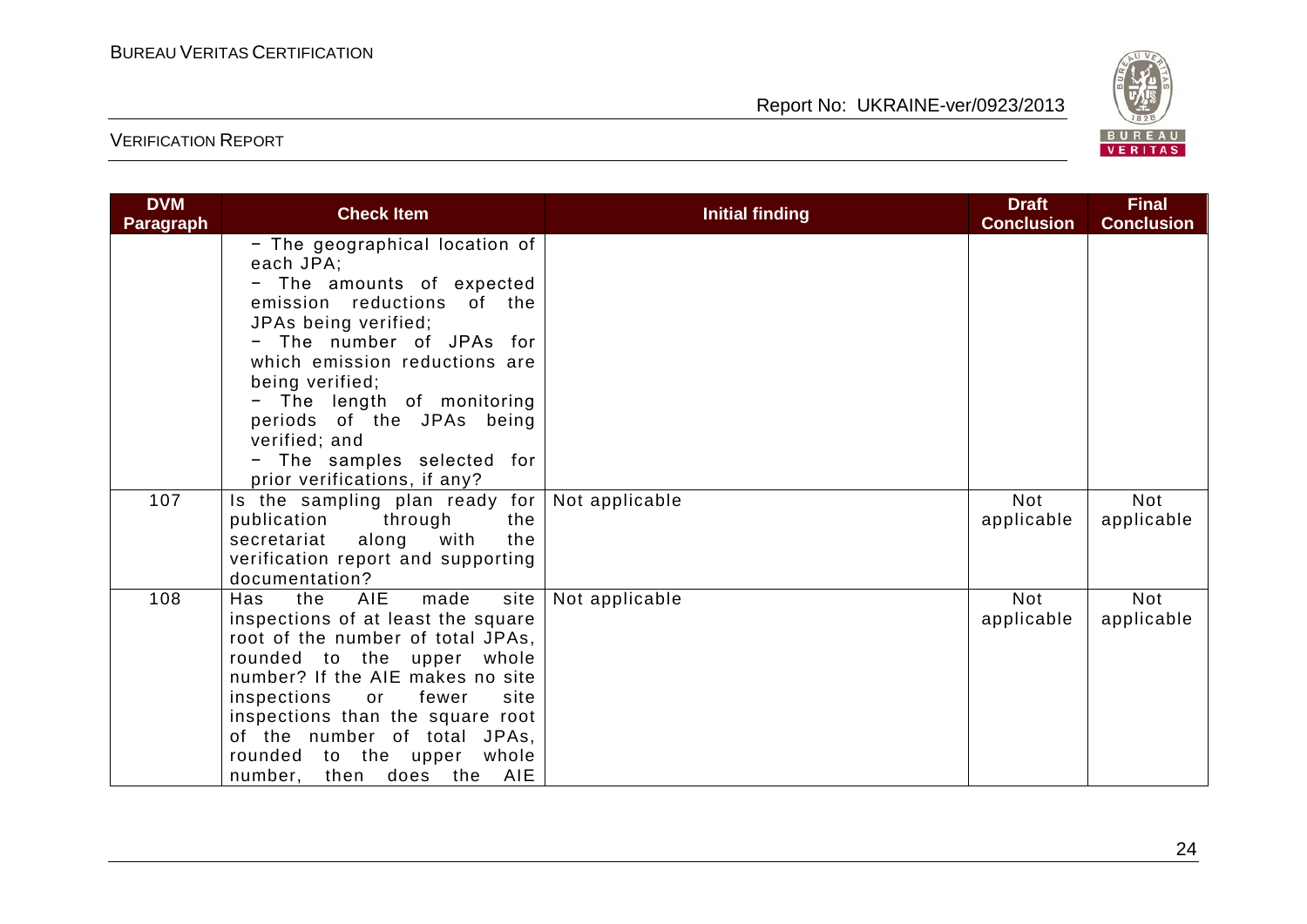

| <b>DVM</b><br>Paragraph | <b>Check Item</b>                                                                                                                                                                                                                          | <b>Initial finding</b> | <b>Draft</b><br><b>Conclusion</b> | <b>Final</b><br><b>Conclusion</b> |
|-------------------------|--------------------------------------------------------------------------------------------------------------------------------------------------------------------------------------------------------------------------------------------|------------------------|-----------------------------------|-----------------------------------|
|                         | provide a reasonable explanation<br>and justification?                                                                                                                                                                                     |                        |                                   |                                   |
| 109                     | Is the sampling plan available for $\vert$ Not applicable<br>submission to the secretariat for<br>the JISC's ex ante assessment?<br>(Optional)                                                                                             |                        | Not<br>applicable                 | <b>Not</b><br>applicable          |
| 110                     | If the AIE learns of a fraudulently   Not applicable<br>included JPA, a fraudulently<br>monitored JPA or an inflated<br>number of emission reductions<br>claimed in a JI PoA, has the AIE<br>informed the JISC of the fraud in<br>writing? |                        | Not<br>applicable                 | <b>Not</b><br>applicable          |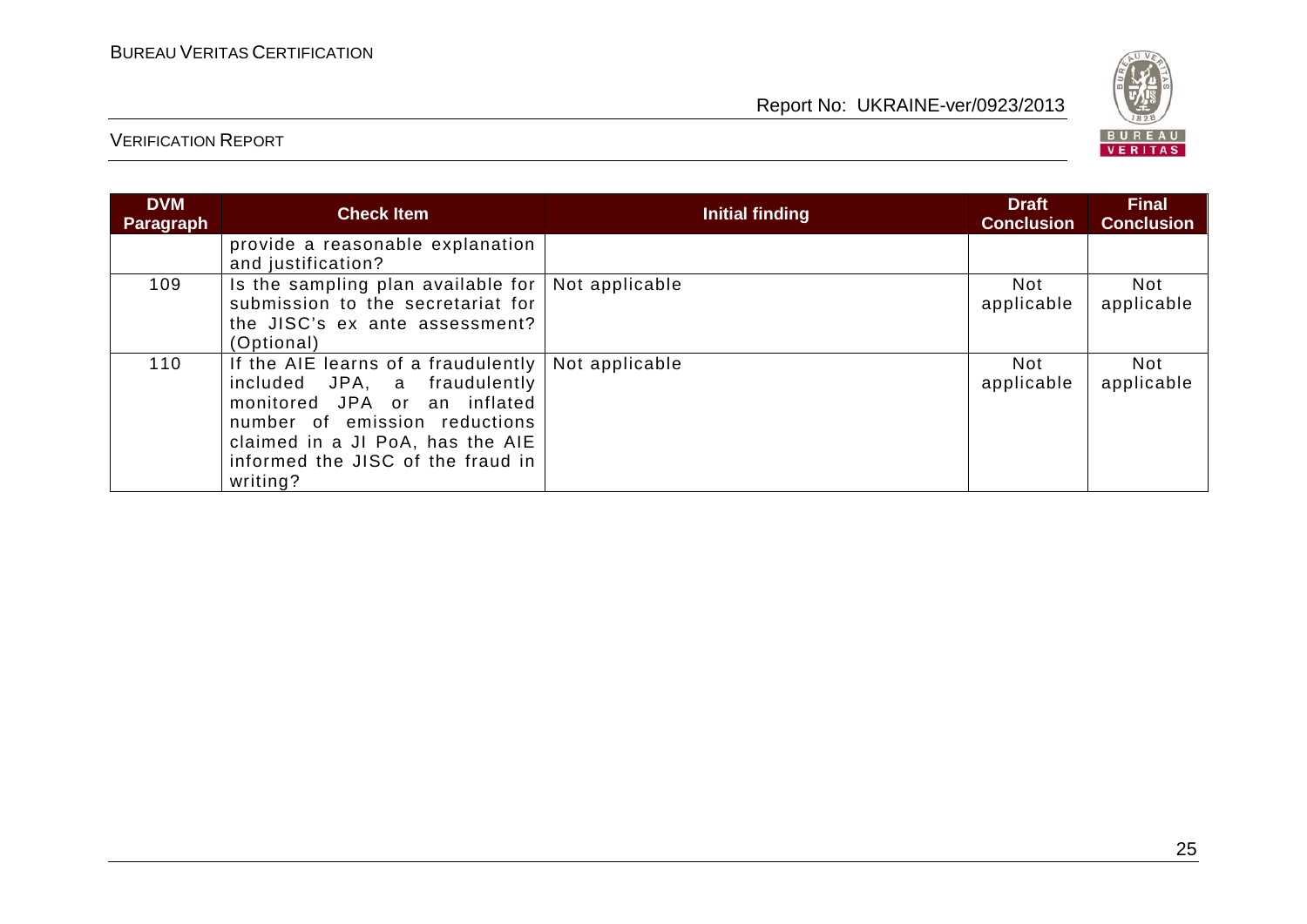

#### VERIFICATION REPORT

## **Table 2. Resolution of Corrective Action and Clarification Requests**

| Draft report clarifications and<br>corrective action requests by<br>verification team                                                                                                             | Ref. to<br>checklist<br>question in<br>table 1 | Summary of project participant<br>response                                                                                                                                                                                                                                                         | <b>Verification team</b><br>conclusion                                        |
|---------------------------------------------------------------------------------------------------------------------------------------------------------------------------------------------------|------------------------------------------------|----------------------------------------------------------------------------------------------------------------------------------------------------------------------------------------------------------------------------------------------------------------------------------------------------|-------------------------------------------------------------------------------|
| CAR 01. Please include in MR that<br>Annex 3, "Calculation of GHG emission<br>reductions due to gasification of Odesa region"<br>contains other excel files.                                      | 93                                             | "Annex 3: Calculation of GHG emission<br>reductions due to gasification of Odesa<br>region" (3: 3.1-3.18).                                                                                                                                                                                         | The issue is closed based<br>on the information provided.                     |
| <b>CAR 02.</b> Please indicate the value of emission<br>reductions, emissions from the project and<br>baseline GHG emissions in $tCO2$ equivalent.                                                | 95(d)                                          | All<br>values of<br>emission<br>reductions,<br>emissions from the project and baseline<br>emissions are listed in $tCO2$ equivalent.<br>See MR version 02.                                                                                                                                         | The issue is closed based<br>on corresponding values in<br>appropriate units. |
| CL 01. Please in Section B. provide<br>information about the<br>method<br>of.<br>obtaining values of the parameters<br>provided for calculating emissions<br>reductions in the monitoring period. | 94                                             | Monitoring of the project activity consists<br>in measuring natural gas consumption by<br>end customers and control over the<br>length of gas distribution<br>systems<br>constructed under the project. Other<br>parameters are obtained by calculation or<br>from state statistics and inventory. | The issue is closed on the<br>basis of<br>the<br>information<br>provided.     |
| <b>CL 02.</b> Please provide the link to "Guidance on<br>criteria for baseline setting and monitoring"<br>(Version 2).                                                                            | 101 (a)                                        | Relevant links were provided in<br>the MR version 02.                                                                                                                                                                                                                                              | The issue is closed based<br>on the links provided in the<br>MR version 02.   |
| CL 03. Please provide the link to The national<br>inventory report of anthropogenic emissions by                                                                                                  | 95(b)                                          | Relevant links were provided in<br>the MR version 02.                                                                                                                                                                                                                                              | The issue is closed based                                                     |